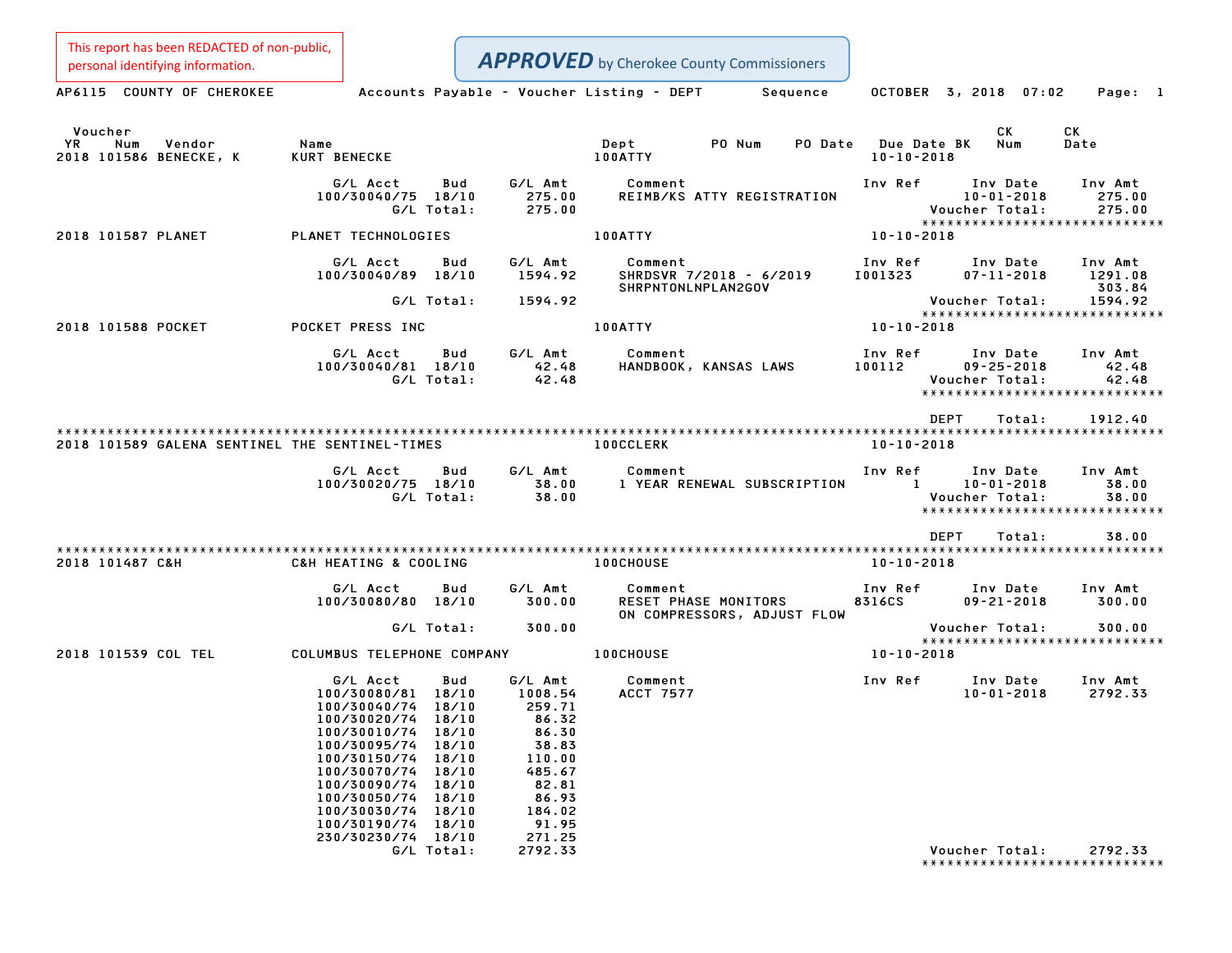| AP6115 COUNTY OF CHEROKEE                               | Accounts Payable – Voucher Listing – DEPT Sequence   |                            |                                   |                                       |                          |                                                                                                                                                                                                                                                                                                                                                       | OCTOBER 3, 2018 07:02                                                                                          | Page: 2                                  |
|---------------------------------------------------------|------------------------------------------------------|----------------------------|-----------------------------------|---------------------------------------|--------------------------|-------------------------------------------------------------------------------------------------------------------------------------------------------------------------------------------------------------------------------------------------------------------------------------------------------------------------------------------------------|----------------------------------------------------------------------------------------------------------------|------------------------------------------|
| Voucher<br>YR<br>Num<br>Vendor<br>2018 101486 CULLIGAN  | Name<br>name<br>CULLIGAN OF JOPLIN                   |                            |                                   | Dept<br><b>100CHOUSE</b>              | PO Num                   | PO Date Due Date BK Num<br>10-10-2018                                                                                                                                                                                                                                                                                                                 | CK                                                                                                             | CK<br>Date                               |
|                                                         |                                                      |                            |                                   |                                       |                          |                                                                                                                                                                                                                                                                                                                                                       |                                                                                                                |                                          |
|                                                         | G/L Acct<br>100/30080/89 18/10<br>100/30080/83 18/10 | Bud<br>G/L Total:          | G/L Amt<br>25.75<br>6.50<br>32.25 | Comment<br>WATER                      | WATER<br>COOLER RENTAL   |                                                                                                                                                                                                                                                                                                                                                       | Inv Ref Inv Date<br>128230 09-25-2018<br>129101 09-30-2018<br>Voucher Total:<br>****************************** | Inv Amt<br>25.75<br>6.50<br>32.25        |
| 2018 101489 EMPIRE                                      | EMPIRE DISTRICT ELECTRIC COMPANY                     |                            |                                   | <b>100CHOUSE</b>                      |                          | $10 - 10 - 2018$                                                                                                                                                                                                                                                                                                                                      |                                                                                                                |                                          |
|                                                         | G/L Acct<br>100/30080/81 18/10                       | Bud<br>G/L Total:          | G/L Amt<br>3373.91<br>3373.91     | Comment<br>ACCT 305532-35-0           |                          |                                                                                                                                                                                                                                                                                                                                                       | Inv Ref Inv Date Inv Amt<br>$09 - 18 - 2018$<br>09-18-2018<br>:Voucher Total<br>*****************************  | 3373.91<br>3373.91                       |
| 2018 101522 LIGHT BULBS                                 | LIGHT BULBS & BATTERIES                              |                            |                                   | <b>100CHOUSE</b>                      |                          | $10 - 10 - 2018$                                                                                                                                                                                                                                                                                                                                      |                                                                                                                |                                          |
|                                                         | G/L Acct<br>100/30080/80 18/10                       | Bud<br>G/L Total:          | 510.00<br>510.00                  | G/L Amt Comment<br><b>BULBS</b>       |                          | 3002                                                                                                                                                                                                                                                                                                                                                  | Inv Ref      Inv Date     Inv Amt<br>$09 - 26 - 2018$<br>Voucher Total:<br>*****************************       | 510.00<br>510.00                         |
| 2018 101529 PITNEY PURCHASE PITNEY BOWES PURCHASE POWER |                                                      |                            |                                   | <b>100CHOUSE</b>                      |                          | 10-10-2018                                                                                                                                                                                                                                                                                                                                            |                                                                                                                |                                          |
|                                                         | G/L Acct<br>100/30080/89 18/10                       | Bud<br>G/L Total:          | 3000.00<br>3000.00                | G/L Amt Comment                       | ACCT 8000-9000-0557-1587 |                                                                                                                                                                                                                                                                                                                                                       | Inv Ref Inv Date<br>*****************************                                                              | Inv Amt<br>3000.00<br>3000.00            |
| 2018 101574 STRONGHOLD                                  | STRONGHOLD DATA                                      |                            |                                   | <b>100CHOUSE</b>                      |                          | 10-10-2018                                                                                                                                                                                                                                                                                                                                            |                                                                                                                |                                          |
|                                                         | G/L Acct<br>100/30080/89 18/10                       | Bud<br>G/L Total:          | 5545.00<br>5545.00                | G/L Amt Comment<br>AGMT: PLATINUM     | DOMAIN FEE, MAILBOXES    |                                                                                                                                                                                                                                                                                                                                                       | Inv Ref Inv Date<br>27744<br>27660 10-01-2018<br>Voucher Total:                                                | Inv Amt<br>1200.00<br>4345.00<br>5545.00 |
| 2018 101490 TRUE VALUE COL TRUE VALUE COLUMBUS          |                                                      |                            |                                   | <b>100CHOUSE</b>                      |                          | 10-10-2018                                                                                                                                                                                                                                                                                                                                            | *****************************                                                                                  |                                          |
|                                                         | G/L Acct<br>100/30080/40 18/10                       | Bud<br>G/L Total:          | G/L Amt<br>12.69<br>12.69         | Comment<br>HARDWARE                   |                          | <b>A356472</b>                                                                                                                                                                                                                                                                                                                                        | Inv Ref      Inv Date     Inv Amt<br>$09 - 20 - 2018$<br>Voucher Total:<br>*****************************       | 12.69<br>12.69                           |
| 2018 101488 COLUMBUS NEWS COLUMBUS NEWS REPORT          |                                                      |                            |                                   | 100COMM                               |                          | 10-10-2018                                                                                                                                                                                                                                                                                                                                            | DEPT<br>Total:                                                                                                 | 15566.18                                 |
|                                                         | G/L Acct<br>100/30010/78 18/10                       | Bud<br>18/10<br>G/L Total: | 152.00<br>152.00                  | G/L Amt Comment<br>RESOLUTION 20-2018 | 22-2018                  | Inv Ref<br>$\overline{2}$ and $\overline{2}$ and $\overline{2}$ and $\overline{2}$ and $\overline{2}$ and $\overline{2}$ and $\overline{2}$ and $\overline{2}$ and $\overline{2}$ and $\overline{2}$ and $\overline{2}$ and $\overline{2}$ and $\overline{2}$ and $\overline{2}$ and $\overline{2}$ and $\overline{2}$ and $\overline{2}$ and<br>0926 | Inv Date<br>$09 - 12 - 2018$<br>$09 - 26 - 2018$<br>Voucher Total:<br>*****************************            | Inv Amt<br>80.00<br>72.00<br>152.00      |
| 2018 101562 GALENA SENTINEL THE SENTINEL-TIMES          |                                                      |                            |                                   | 100COMM                               |                          | $10 - 10 - 2018$                                                                                                                                                                                                                                                                                                                                      |                                                                                                                |                                          |
|                                                         | G/L Acct<br>100/30010/75 18/10                       | Bud<br>G/L Total:          | G/L Amt<br>38.00<br>38.00         | Comment<br>1 YEAR RENEWAL             |                          | Inv Ref                                                                                                                                                                                                                                                                                                                                               | Inv Date<br>$10 - 01 - 2018$<br>Voucher Total:<br>*****************************                                | Inv Amt<br>38.00<br>38.00                |
|                                                         |                                                      |                            |                                   |                                       |                          |                                                                                                                                                                                                                                                                                                                                                       | DEPT<br>Total:                                                                                                 | 190.00                                   |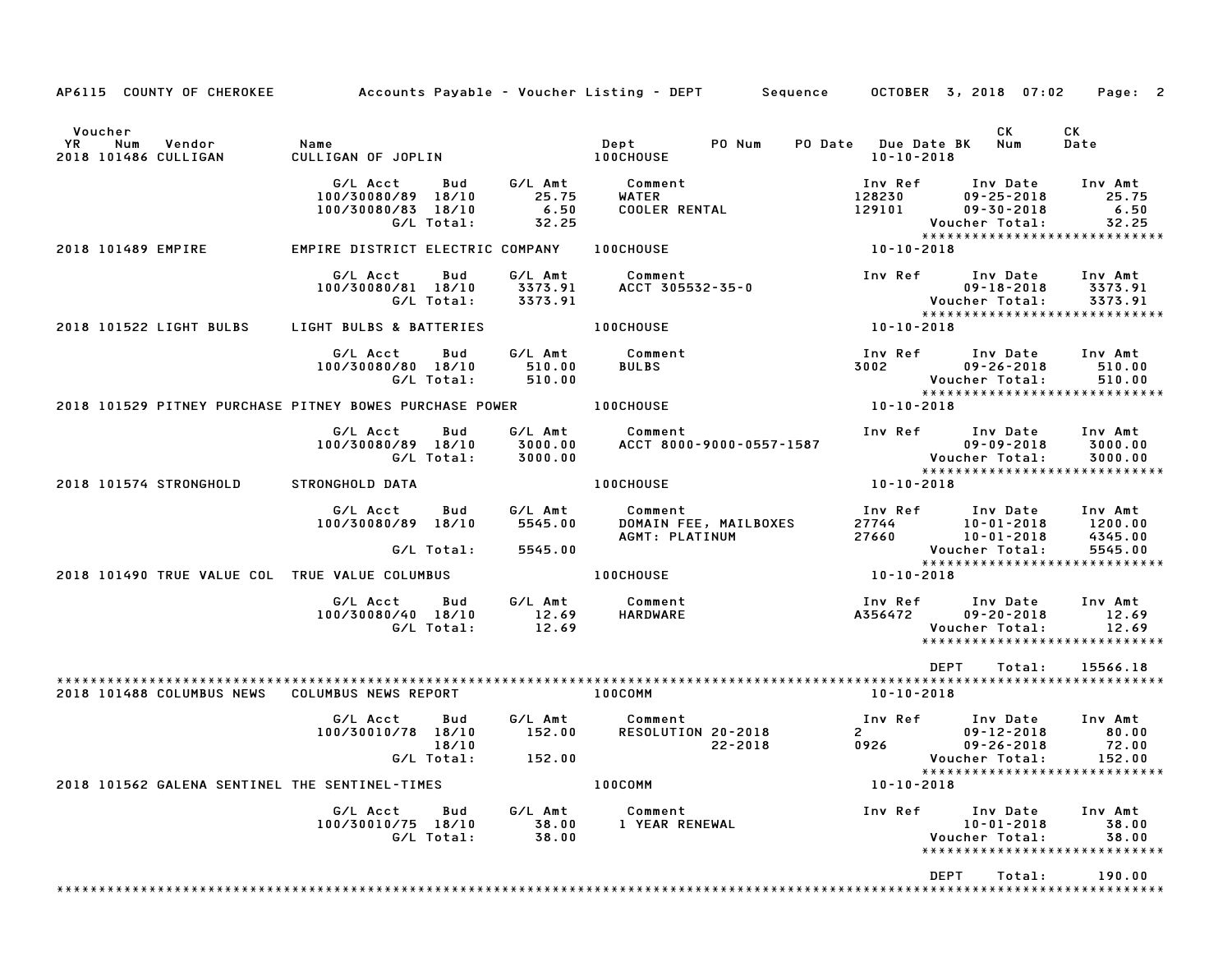| AP6115 COUNTY OF CHEROKEE                                                                                        |                                                     |                                                         | Accounts Payable – Voucher Listing – DEPT         Sequence |                  | OCTOBER 3, 2018 07:02                                                                                  | Page: 3                       |
|------------------------------------------------------------------------------------------------------------------|-----------------------------------------------------|---------------------------------------------------------|------------------------------------------------------------|------------------|--------------------------------------------------------------------------------------------------------|-------------------------------|
| Voucher<br><b>YR</b><br>Num<br>Vendor<br>2018 101572 ADVANTAGE COMP ADVANTAGE COMPUTER ENTERPRISES INC 100DCOURT | Name                                                |                                                         | Dept<br>PO Num                                             | $10 - 10 - 2018$ | CK.<br>PO Date Due Date BK Num                                                                         | CK<br>Date                    |
|                                                                                                                  | G/L Acct<br>Bud<br>100/30070/89 18/10<br>G/L Total: | G/L Amt<br>37.50<br>37.50                               | Comment<br>COMPUTER SERVICES/PRINTERS 66726                |                  | Inv Ref Inv Date<br>$09 - 25 - 2018$<br>Voucher Total:<br>*****************************                | Inv Amt<br>37.50<br>37.50     |
| 2018 101567 ALLISON, N                                                                                           | NICOLE LYNETTE ALLISON                              |                                                         | <b>100DCOURT</b>                                           | 10-10-2018       |                                                                                                        |                               |
|                                                                                                                  | G/L Acct<br>Bud<br>100/30070/73 18/10<br>G/L Total: | G/L Amt<br>186.56<br>186.56                             | Comment<br>TRAVEL EXPENSE                                  |                  | Inv Ref      Inv Date     Inv Amt<br>10-01-2018<br>Voucher Total:<br>*****************************     | 186.56<br>186.56              |
| 2018 101484 BINGHAM, M                                                                                           | MELANIE BINGHAM                                     |                                                         | 100DCOURT                                                  | $10 - 10 - 2018$ |                                                                                                        |                               |
|                                                                                                                  | G/L Acct<br>Bud<br>100/30070/89 18/10<br>G/L Total: | 2750.00<br>2750.00                                      | G/L Amt Comment<br>MONTHLY ATTY/CO CONTRACT                |                  | Inv Ref Inv Date<br>10-01-2018<br>Voucher Total:<br>*****************************                      | Inv Amt<br>2750.00<br>2750.00 |
| 2018 101569 CARLSON, T TAMMIE CARLSON-OAS                                                                        |                                                     |                                                         | 100DCOURT                                                  | 10-10-2018       |                                                                                                        |                               |
|                                                                                                                  | G/L Acct<br>Bud<br>100/30070/73 18/10<br>G/L Total: | G/L Amt<br>98.09<br>98.09                               | Comment<br>TRAVEL EXPENSE                                  |                  | Inv Ref Inv Date<br>$10 - 01 - 2018$<br>Voucher Total:                                                 | Inv Amt<br>98.09<br>98.09     |
| 2018 101570 COLUMBUS NEWS                                                                                        | COLUMBUS NEWS REPORT                                |                                                         | 100DCOURT                                                  | 10-10-2018       |                                                                                                        |                               |
|                                                                                                                  | G/L Acct<br>Bud<br>100/30070/75 18/10<br>G/L Total: | G/L Amt<br>132.00<br>132.00                             | Comment<br>1 YEAR SUBSCRIPTION                             |                  | Inv Ref      Inv Date<br>3153<br>8153 09-14-2018<br>7. Voucher Total:<br>***************************** | Inv Amt<br>132.00<br>132.00   |
| 2018 101571 CULLIGAN                                                                                             | CULLIGAN OF JOPLIN                                  |                                                         | 100DCOURT                                                  | $10 - 10 - 2018$ |                                                                                                        |                               |
|                                                                                                                  | G/L Acct<br><b>Bud</b><br>100/30070/83 18/10        | G/L Amt<br>26.00                                        | Comment<br>WATER<br><b>WATER</b>                           |                  | 1nv Ref        Inv Date<br>127620            09-18-2018<br>128215          09-25-2018                  | Inv Amt<br>10.40<br>15.60     |
|                                                                                                                  | G/L Total:                                          | 26.00                                                   |                                                            |                  | Voucher Total:<br>*****************************                                                        | 26.00                         |
| 2018 101482 DERFELT, J                                                                                           | JOANNA L DERFELT                                    |                                                         | 100DCOURT                                                  | $10 - 10 - 2018$ |                                                                                                        |                               |
|                                                                                                                  | G/L Acct<br>Bud<br>100/30070/89 18/10<br>G/L Total: | G/L Amt<br>2750.00<br>2750.00                           | Comment<br>MONTHLY ATTY/CO CONTRACT                        |                  | Inv Ref Inv Date<br>10-01-2018<br>10-01-2018<br>:Voucher Total<br>*****************************        | Inv Amt<br>2750.00<br>2750.00 |
| 2018 101483 GAYOSO, C                                                                                            | <b>CANDACE BREWSTER GAYOSO</b>                      |                                                         | 100DCOURT                                                  | 10-10-2018       |                                                                                                        |                               |
|                                                                                                                  | G/L Acct<br>Bud<br>100/30070/89 18/10<br>G/L Total: | G/L Amt<br>2750.00<br>2750.00                           | Comment<br>MONTHLY ATTY/CO CONTRACT                        |                  | Inv Ref Inv Date<br>$10 - 01 - 2018$<br>Voucher Total:<br>*****************************                | Inv Amt<br>2750.00<br>2750.00 |
| 2018 101573 REDWOOD TOX                                                                                          | REDWOOD TOXICOLOGY LABORATORY, INC 100DCOURT        |                                                         |                                                            | 10-10-2018       |                                                                                                        |                               |
|                                                                                                                  | G/L Acct<br>Bud<br>100/30070/89 18/10<br>G/L Total: | G/L Amt<br>$\begin{array}{c} 40.00 \ 40.00 \end{array}$ | Comment<br>DRUG TESTING                                    |                  | Inv Ref Inv Date<br>10904820188  08-31-2018<br>Voucher Total:<br>*******************************       | Inv Amt<br>40.00<br>40.00     |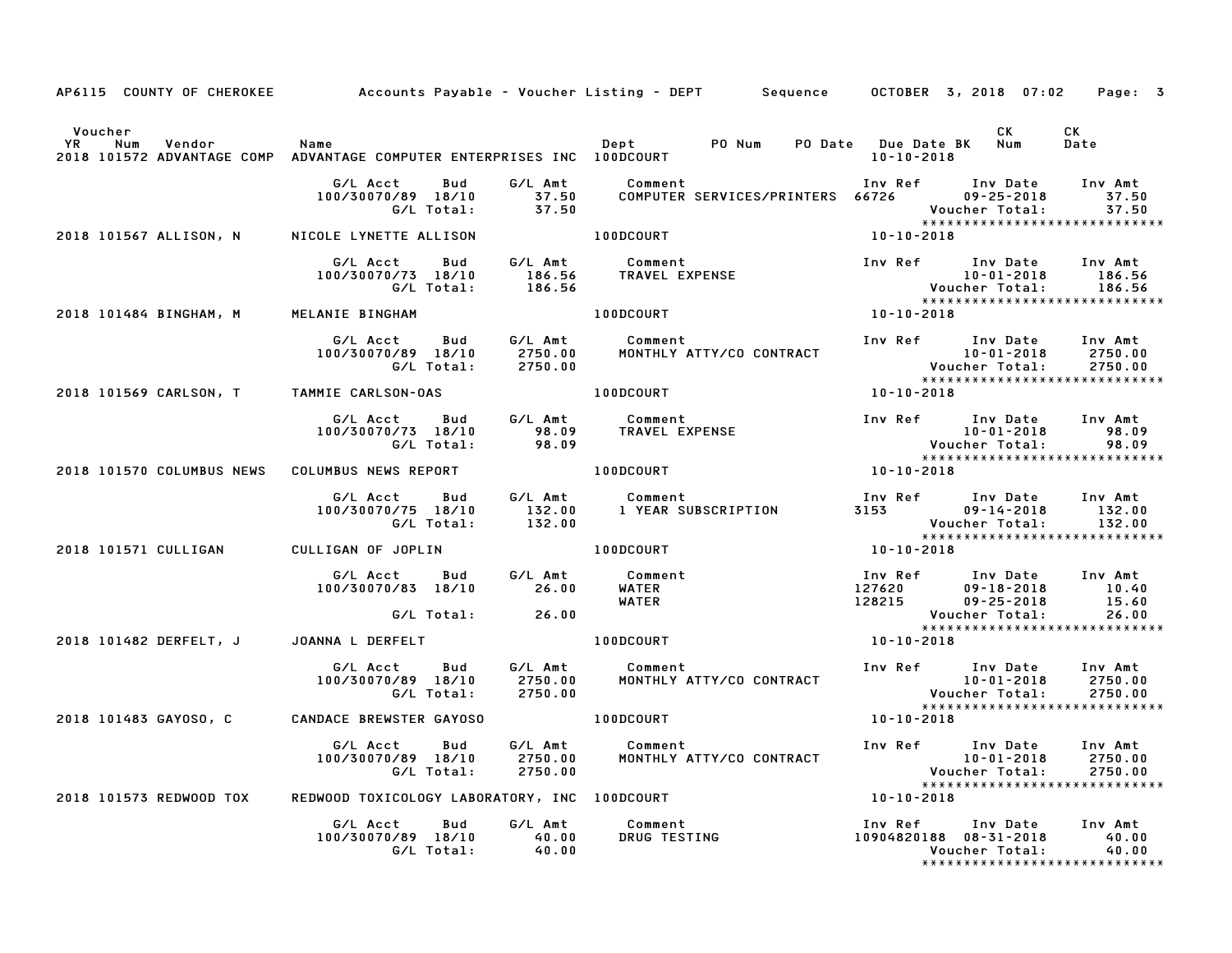| AP6115 COUNTY OF CHEROKEE                                      |                                                                                                                        |                   |                                                        | Accounts Payable – Voucher Listing – DEPT        Sequence                                                                                               |                                                                                     | OCTOBER 3, 2018 07:02                                                                                                                                | Page: 4                                                                     |
|----------------------------------------------------------------|------------------------------------------------------------------------------------------------------------------------|-------------------|--------------------------------------------------------|---------------------------------------------------------------------------------------------------------------------------------------------------------|-------------------------------------------------------------------------------------|------------------------------------------------------------------------------------------------------------------------------------------------------|-----------------------------------------------------------------------------|
| Voucher<br><b>YR</b><br>Num<br>Vendor<br>2018 101485 STEELE, D | Name<br>DOUGLAS ROPER STEELE                                                                                           |                   |                                                        | Dept<br>PO Num<br>PO Date<br>100DCOURT                                                                                                                  | <b>Due Date BK</b><br>$10 - 10 - 2018$                                              | CK<br>Num                                                                                                                                            | СK<br>Date                                                                  |
|                                                                | G/L Acct<br>100/30070/89 18/10                                                                                         | Bud<br>G/L Total: | G/L Amt<br>2750.00<br>2750.00                          | Comment<br>MONTHLY ATTY/CO CONTRACT                                                                                                                     | Inv Ref                                                                             | Inv Date<br>$10 - 01 - 2018$<br>Voucher Total:<br>*****************************                                                                      | Inv Amt<br>2750.00<br>2750.00                                               |
|                                                                |                                                                                                                        |                   |                                                        |                                                                                                                                                         |                                                                                     | <b>DEPT</b><br>Total:                                                                                                                                | 11520.15                                                                    |
| 2018 101491 ETTINGERS                                          | ETTINGER'S OFFICE SUPPLY                                                                                               |                   |                                                        | 100DEPT OFF                                                                                                                                             | $10 - 10 - 2018$                                                                    |                                                                                                                                                      |                                                                             |
|                                                                | G/L Acct<br>100/30330/26 18/10<br>100/30330/31 18/10<br>100/30330/31 18/10<br>100/30330/23 18/10<br>100/30330/31 18/10 | Bud               | G/L Amt<br>28.88<br>331.86<br>43.19<br>602.78<br>29.99 | Comment<br><b>FLAGS</b><br>DISPENSERS, CONTAINERS<br><b>TOWELS</b><br>RUBBERBANDS, TAPE, BAGS<br><b>CHECKS</b><br>FOLDERS, PAPER, WIPES<br><b>TONER</b> | Inv Ref<br>5093270<br>5094390<br>5093240<br>5095830<br>5092800<br>5093250<br>508790 | Inv Date<br>$09 - 19 - 2018$<br>$09 - 24 - 2018$<br>$09 - 19 - 2018$<br>$09 - 26 - 2018$<br>$09 - 19 - 2018$<br>$09 - 19 - 2018$<br>$09 - 05 - 2018$ | Inv Amt<br>28.88<br>331.86<br>43.19<br>117.00<br>120.00<br>177.69<br>188.09 |
|                                                                |                                                                                                                        | G/L Total:        | 1036.70                                                | TRASH BAGS                                                                                                                                              | 5095840                                                                             | $09 - 26 - 2018$<br>Voucher Total:                                                                                                                   | 29.99<br>1036.70                                                            |
| 2018 101545 FOUR STATE PRIN FOUR STATE PRINTING                |                                                                                                                        |                   |                                                        | 100DEPT OFF                                                                                                                                             | 10-10-2018                                                                          | *****************************                                                                                                                        |                                                                             |
|                                                                | G/L Acct<br>100/30330/22 18/10                                                                                         | Bud<br>G/L Total: | G/L Amt<br>200.00<br>200.00                            | Comment<br><b>BUSINESS CARDS</b><br><b>BUSINESS CARDS</b>                                                                                               | Inv Ref<br>10180<br>10181                                                           | Inv Date<br>$09 - 25 - 2018$<br>$09 - 25 - 2018$<br>Voucher Total:<br>*****************************                                                  | Inv Amt<br>100.00<br>100.00<br>200.00                                       |
|                                                                |                                                                                                                        |                   |                                                        |                                                                                                                                                         |                                                                                     | <b>DEPT</b><br>Total:                                                                                                                                | 1236.70                                                                     |
| 2018 101583 BELT, S                                            | SUSAN BELT                                                                                                             |                   |                                                        | 100E/P                                                                                                                                                  | $10 - 10 - 2018$                                                                    |                                                                                                                                                      |                                                                             |
|                                                                | G/L Acct<br>100/30090/89 18/10                                                                                         | Bud               | G/L Amt<br>2600.00                                     | Comment<br>EXERCISE CONDUCTED<br>EMERGENCY SUPPORT FUNCTION                                                                                             | Inv Ref<br>326180042                                                                | Inv Date<br>$09 - 24 - 2018$                                                                                                                         | Inv Amt<br>2600.00                                                          |
|                                                                |                                                                                                                        | G/L Total:        | 2600.00                                                |                                                                                                                                                         |                                                                                     | Voucher Total:<br>*****************************                                                                                                      | 2600.00                                                                     |
| 2018 101564 KANSASLAND                                         | KANSASLAND TIRE OF PITTSBURG                                                                                           |                   |                                                        | 100E/P                                                                                                                                                  | 10-10-2018                                                                          |                                                                                                                                                      |                                                                             |
|                                                                | G/L Acct<br>100/30090/25 18/10                                                                                         | Bud<br>G/L Total: | G/L Amt<br>592.80<br>592.80                            | Comment<br>4 245/55R18 TIRES                                                                                                                            | Inv Ref<br>182952                                                                   | Inv Date<br>$09 - 27 - 2018$<br>Voucher Total:<br>*****************************                                                                      | Inv Amt<br>592.80<br>592.80                                                 |
|                                                                |                                                                                                                        |                   |                                                        |                                                                                                                                                         |                                                                                     | DEPT Total:                                                                                                                                          | 3192.80                                                                     |
| 2018 101492 STRONGHOLD                                         | STRONGHOLD DATA                                                                                                        |                   |                                                        | 100HR                                                                                                                                                   | $10 - 10 - 2018$                                                                    |                                                                                                                                                      |                                                                             |
|                                                                | G/L Acct<br>100/30095/21 18/10                                                                                         | Bud<br>G/L Total: | G/L Amt<br>2272.50<br>2272.50                          | Comment<br>LEXMARK PRINTERS                                                                                                                             | Inv Ref<br>27524                                                                    | Inv Date<br>$09 - 24 - 2018$<br>Voucher Total:<br>*****************************                                                                      | Inv Amt<br>2272.50<br>2272.50                                               |
|                                                                |                                                                                                                        |                   |                                                        |                                                                                                                                                         |                                                                                     | DEPT<br>Total:                                                                                                                                       | 2272.50                                                                     |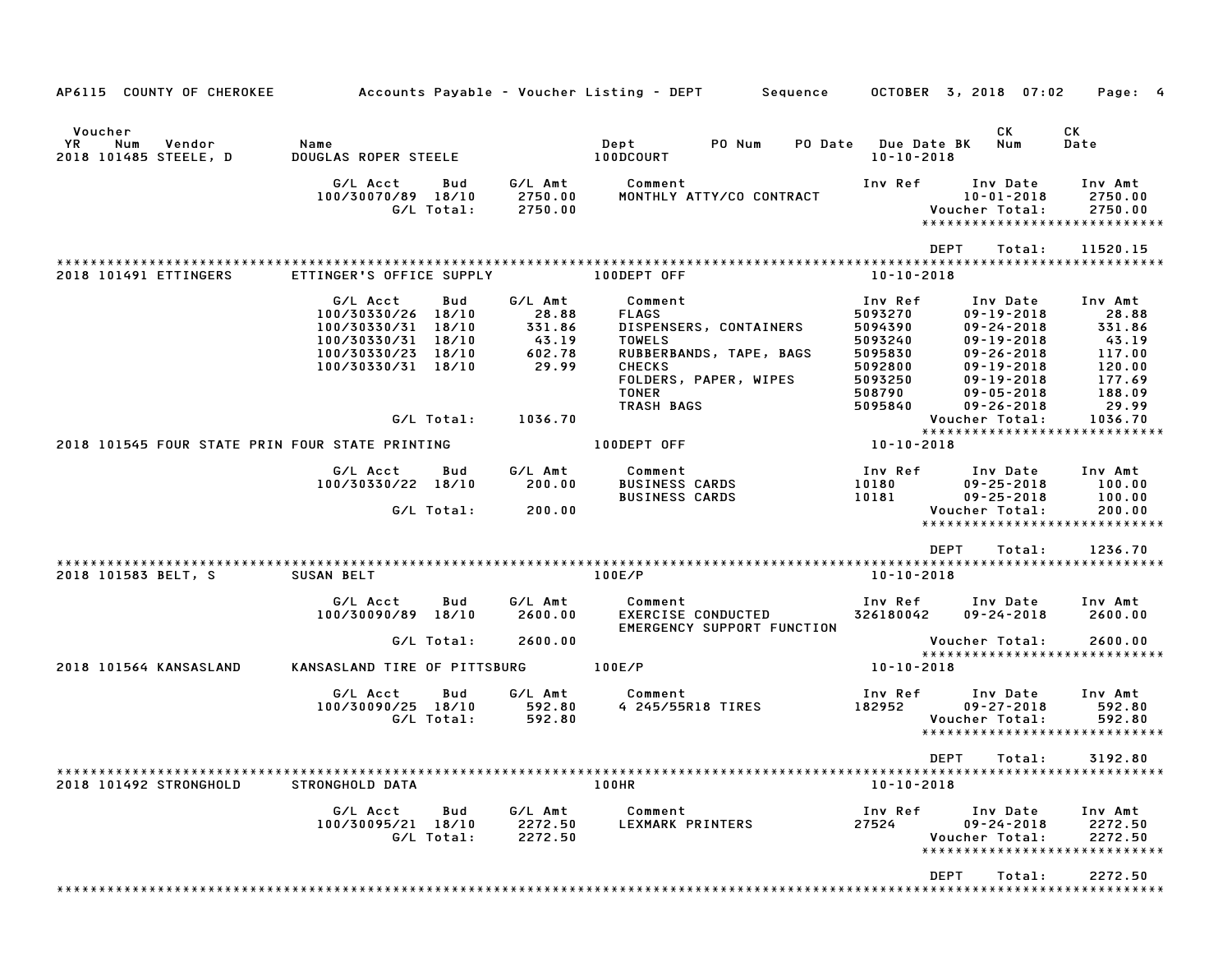|                                                                        |                                                                 |                    | AP6115 COUNTY OF CHEROKEE     Accounts Payable – Voucher Listing – DEPT   Sequence   OCTOBER 3, 2018 07:02   Page: 5 |                                                               |                                                                                                    |
|------------------------------------------------------------------------|-----------------------------------------------------------------|--------------------|----------------------------------------------------------------------------------------------------------------------|---------------------------------------------------------------|----------------------------------------------------------------------------------------------------|
| Voucher<br>YR<br>Num<br>Vendor<br>2018 101493 APPLIED CONC             | Name<br>APPLIED CONCEPTS INC                                    |                    | Dept<br>PO Num<br><b>100SHERIFF</b>                                                                                  | PO Date Due Date BK Num<br>10-10-2018                         | CK<br>CK<br>Date                                                                                   |
|                                                                        | G/L Acct<br>Bud<br>100/30060/94 18/10<br>G/L Total:             | 171.95<br>171.95   | G/L Amt       Comment<br>171.95      ANTENNA MOUNTS                                                                  | Inv Ref      Inv Date<br>$334669$ $09-12-2018$                | Inv Amt<br>171.95<br>171.95<br>Voucher Total:                                                      |
| 2018 101542 BUTCH                                                      | BUTCH'S PEST CONTROL SERVICE 100SHERIFF                         |                    |                                                                                                                      | 10-10-2018                                                    |                                                                                                    |
|                                                                        | G/L Acct Bud<br>100/30060/80 18/10 75.00<br>G/L Total: 75.00    |                    | G/L Amt Comment 10 Inv Ref Inv Date<br>75.00 MONTHLY SPRAY 17967670 09-24-2018                                       |                                                               | Inv Ref      Inv Date     Inv Amt<br>75.00<br>Voucher Total: 75.00<br>**************************** |
| 2018 101494 CDL                                                        | <b>CDL ELECTRIC</b>                                             |                    | <b>100SHERIFF</b>                                                                                                    | $10 - 10 - 2018$                                              |                                                                                                    |
|                                                                        | G/L Total: 424.98                                               |                    | CHANGED CONTACTOR/TRANSFORM W83579 09-13-2018                                                                        | Inv Ref      Inv Date                                         | Inv Amt<br>424.98<br>Voucher Total:<br>424.98                                                      |
| 2018 101543 DIRECT BENEFIT DIRECT BENEFIT SOLUTIONS THE RIGHT RESERVED |                                                                 |                    |                                                                                                                      | 10-10-2018                                                    | *****************************                                                                      |
|                                                                        | G/L Acct<br>Bud                                                 | G/L Amt            | Comment<br>100/30060/86 18/10 1308.55 INMATE MEDICAL<br>G/L Total: 1308.55                                           | Inv Ref      Inv Date<br>2016356 09-21-2018                   | Inv Amt<br>1308.55<br>Voucher Total:                                                               |
| 2018 101495 EVANS                                                      | EVAN'S HEALTH MART DRUG                                         |                    | 100SHERIFF                                                                                                           | $10 - 10 - 2018$                                              |                                                                                                    |
|                                                                        | G/L Acct Bud<br>100/30060/86 18/10<br>G/L Total:                | 18.08              | G/L Amt Comment<br>18.08 INMATE MEDICINES                                                                            | Inv Ref       Inv Date<br>08–31–2018                          | Inv Amt<br>08-31-2018<br>18.08<br>18.08<br>*****************************                           |
| 2018 101544 FARMERS                                                    | FARMERS COOPERATIVE ASSOCIATION 100SHERIFF                      |                    |                                                                                                                      | $10 - 10 - 2018$                                              |                                                                                                    |
|                                                                        | Bud<br>G/L Acct<br>100/30060/68 18/10<br>G/L Total:             | 27.52<br>27.52     | G/L Amt Comment<br>DIAMOND DOG FOOD                                                                                  | Inv Ref      Inv Date<br>235760                               | Inv Amt<br>27.52<br>09-15-2018<br>27.52<br>Voucher Total:<br>*****************************         |
| 2018 101546 JAY HATFIELD                                               | JAY HATFIELD CHEVROLET                                          |                    | <b>100SHERIFF</b>                                                                                                    | 10-10-2018                                                    |                                                                                                    |
|                                                                        | G/L Acct Bud<br>100/30060/25 18/10<br>G/L Total:                | 70.00<br>70.00     | G/L Amt Comment<br><b>KEY</b>                                                                                        | Inv Ref      Inv Date<br>$15550$ $09-27-2018$                 | Inv Amt<br>70.00<br>Voucher Total:<br>70.00                                                        |
| 2018 101496 MANZER FAMILY MANZER FAMILY MEDICINE                       |                                                                 |                    | 100SHERIFF                                                                                                           | $10 - 10 - 2018$                                              | *****************************                                                                      |
|                                                                        | G/L Acct Bud<br>100/30060/86 18/10<br>G/L Total:        4065.00 | G/L Amt<br>4065.00 | Comment<br>MONTHLY INMATES SEEN/FEE                                                                                  | Inv Ref      Inv Date<br>09-04-2018<br>:Voucher Total         | Inv Amt<br>$09 - 04 - 2018$<br>4065.00<br>4065.00                                                  |
| 2018 101547 MERCY 4524                                                 | MERCY CLINIC JOPLIN LLC                                         |                    | <b>100SHERIFF</b>                                                                                                    | 10-10-2018                                                    |                                                                                                    |
|                                                                        | G/L Acct<br><b>Bud</b><br>100/30060/86 18/10 51.00              |                    | G/L Amt Comment<br>Comment<br>INMATE MEDICAL                                                                         | Inv Ref<br>JP1447795070 08-30-2018<br>JP1448552270 09-15-2018 | Inv Date<br>Inv Amt<br>31.00<br>20.00                                                              |
|                                                                        | G/L Total:                                                      | 51.00              |                                                                                                                      |                                                               | 51.00<br>Voucher Total:<br>*****************************                                           |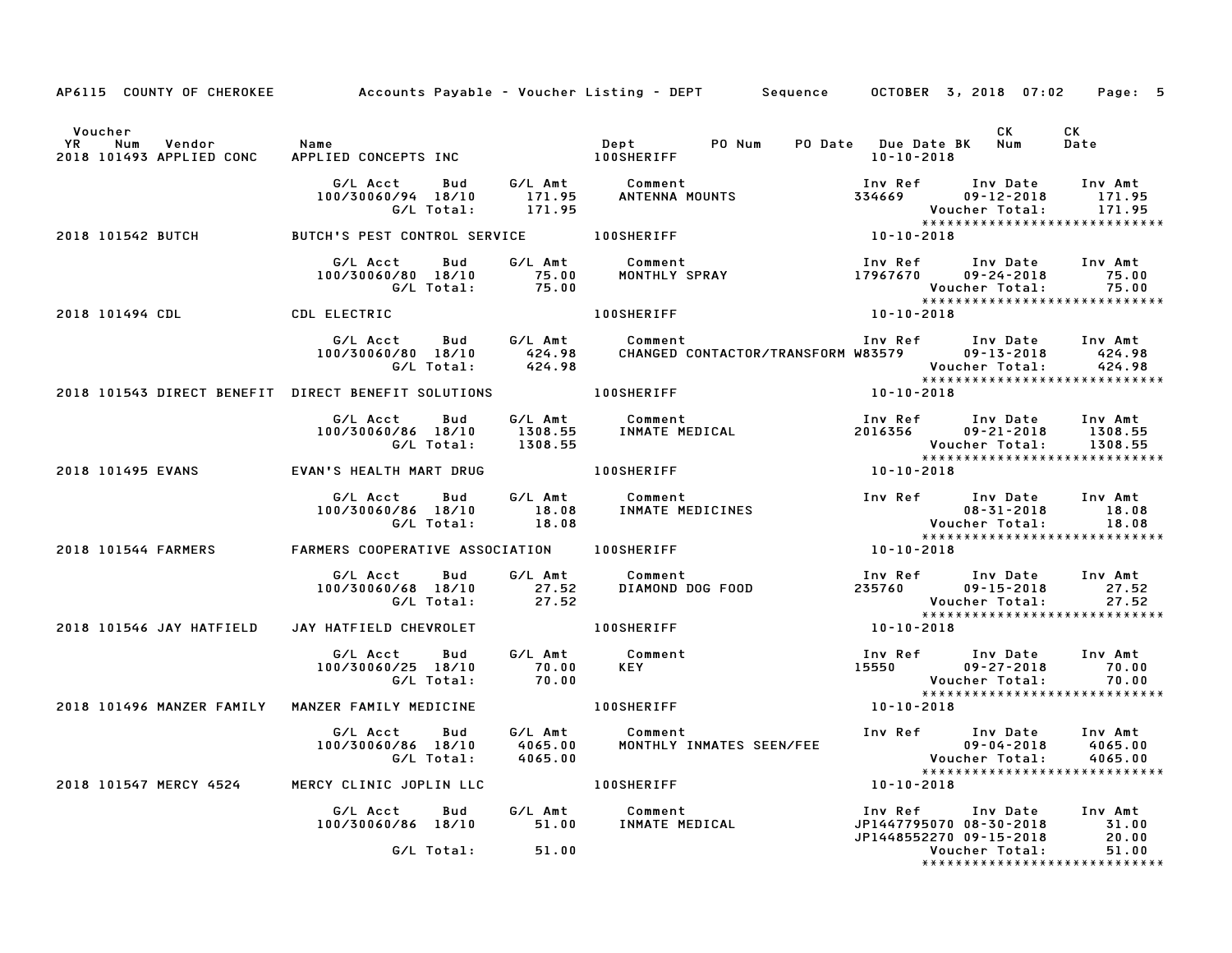|                                                                     |                                                                |                               | AP6115 COUNTY OF CHEROKEE Accounts Payable - Voucher Listing - DEPT Sequence OCTOBER 3, 2018 07:02 Page: 6 |                                                                                                 |                                                                                                                                          |
|---------------------------------------------------------------------|----------------------------------------------------------------|-------------------------------|------------------------------------------------------------------------------------------------------------|-------------------------------------------------------------------------------------------------|------------------------------------------------------------------------------------------------------------------------------------------|
| Voucher<br><b>YR</b><br>Num<br>Vendor<br>2018 101591 MIKE CARPINO   | Name                                                           |                               |                                                                                                            | PO Date Due Date BK Num<br>10-10-2018                                                           | CK<br>CK<br>Date                                                                                                                         |
|                                                                     | G/L Acct<br>Bud<br>100/30060/25 18/10<br>G/L Total:            | G/L Amt<br>12.12<br>12.12     | Comment<br>OIL PLUG                                                                                        | 111573 10-01-2018                                                                               | Inv Ref      Inv Date     Inv Amt<br>12.12<br>12.12<br>Voucher Total:                                                                    |
| 2018 101497 NATALINIS                                               | NATALINI'S AUTOMOTIVE                                          |                               | <b>100SHERIFF</b>                                                                                          | $10 - 10 - 2018$                                                                                | *****************************                                                                                                            |
|                                                                     | G/L Acct<br>Bud<br>100/30060/25 18/10<br>18/10                 | 301.72                        | G/L Amt Comment<br><b>FUSES</b><br><b>RELAY</b><br>AIR FILTER<br><b>BRAKE ROTOR, PADS</b><br>OIL FILTER    | Inv Ref<br>681709<br>681876<br>682086<br>682086<br>682779<br>10-01-2018<br>682836<br>10-01-2018 | Inv Date Inv Amt<br>12.16<br>$09 - 19 - 2018$<br>23.76<br>10.57<br>222.47<br>32.76                                                       |
|                                                                     | G/L Total: 301.72                                              |                               |                                                                                                            |                                                                                                 | 301.72<br>Voucher Total:<br>*****************************                                                                                |
| 2018 101577 OBERBECK, J JIMMY D OBERBECK                            |                                                                |                               | <b>100SHERIFF</b>                                                                                          | 10-10-2018                                                                                      |                                                                                                                                          |
|                                                                     | G/L Acct<br>Bud<br>100/30060/89 18/10                          | 305.00                        | G/L Amt Comment<br>TRANSPORTS<br><b>TRANSPORTS</b>                                                         |                                                                                                 | Inv Ref Inv Date Inv Amt<br>230.00<br>$09 - 15 - 2018$                                                                                   |
|                                                                     | G/L Total:                                                     | 305.00                        |                                                                                                            |                                                                                                 | 09-01-2018<br>:Voucher Total<br>75.00<br>305.00<br>*****************************                                                         |
| 2018 101548 ON                                                      | <b>ONTHECLOCK</b>                                              |                               | <b>100SHERIFF</b>                                                                                          | 10-10-2018                                                                                      |                                                                                                                                          |
|                                                                     | G/L Acct Bud<br>100/30060/76 18/10<br>G/L Total:               | 1085.70<br>1085.70            | G/L Amt Comment<br>1085.70 EMPLOYEE<br>EMPLOYEE FEES                                                       |                                                                                                 | Inv Ref      Inv Date    Inv Amt<br>1180612        09–21–2018      1085.70<br>Voucher Total:<br>1085.70<br>***************************** |
| 2018 101498 PRO SOLUTIONS PRO SOLUTIONS, LLC                        |                                                                |                               | <b>100SHERIFF</b>                                                                                          | 10-10-2018                                                                                      |                                                                                                                                          |
|                                                                     | G/L Acct<br>100/30060/72 18/10<br>G/L Total:                   | 206.72<br>206.72              | Bud G/L Amt Comment<br>GAS SALES                                                                           | Inv Ref<br>201808057                                                                            | Inv Date Inv Amt<br>09-15-2018 206.72<br>206.72<br>Voucher Total:<br>*****************************                                       |
| 2018 101500 SOUTHERN UNIFOR SOUTHERN UNIFORM & EQUIPMENT 400SHERIFF |                                                                |                               |                                                                                                            | 10-10-2018                                                                                      |                                                                                                                                          |
|                                                                     | G/L Acct<br>Bud<br>100/30060/22 18/10<br>100/30060/25 18/10    | G/L Amt<br>260.80<br>198.00   | Comment<br>ACCESSORIES, UNIFORMS<br>TACTICAL<br>UNIFORMS                                                   | 75000 09-20-2018<br>75024 09-20-2018                                                            | Inv Ref Inv Date Inv Amt<br>09-14-2018<br>260.80<br>99.00<br>99.00                                                                       |
|                                                                     | G/L Total:                                                     | 458.80                        |                                                                                                            |                                                                                                 | Voucher Total:<br>458.80<br>*****************************                                                                                |
| 2018 101549 TRUE VALUE COL TRUE VALUE COLUMBUS                      |                                                                |                               | <b>100SHERIFF</b>                                                                                          | 10-10-2018                                                                                      |                                                                                                                                          |
|                                                                     | G/L Acct<br>Bud<br>100/30060/25 18/10 12.95 KEYS<br>G/L Total: | 12.95                         | G/L Amt Comment                                                                                            |                                                                                                 | Inv Ref Inv Date Inv Amt<br>A357066 09-27-2018 12.95<br>Voucher Total: 12.95<br>*****************************                            |
| <b>2018 101550 TURNKEY</b>                                          | TURNKEY CORRECTIONS                                            |                               | <b>100SHERIFF</b>                                                                                          | $10 - 10 - 2018$                                                                                |                                                                                                                                          |
|                                                                     | G/L Acct Bud<br>100/30060/37 18/10<br>G/L Total:               | G/L Amt<br>1507.42<br>1507.42 | Comment<br><b>CANTEEN SALES</b>                                                                            | Inv Ref      Inv Date<br>114620180915 09-15-2018                                                | Inv Amt<br>1507.42<br>Voucher Total:<br>1507.42<br>******************************                                                        |
|                                                                     |                                                                |                               |                                                                                                            | <b>DEPT</b>                                                                                     | 10102.51<br>Total:                                                                                                                       |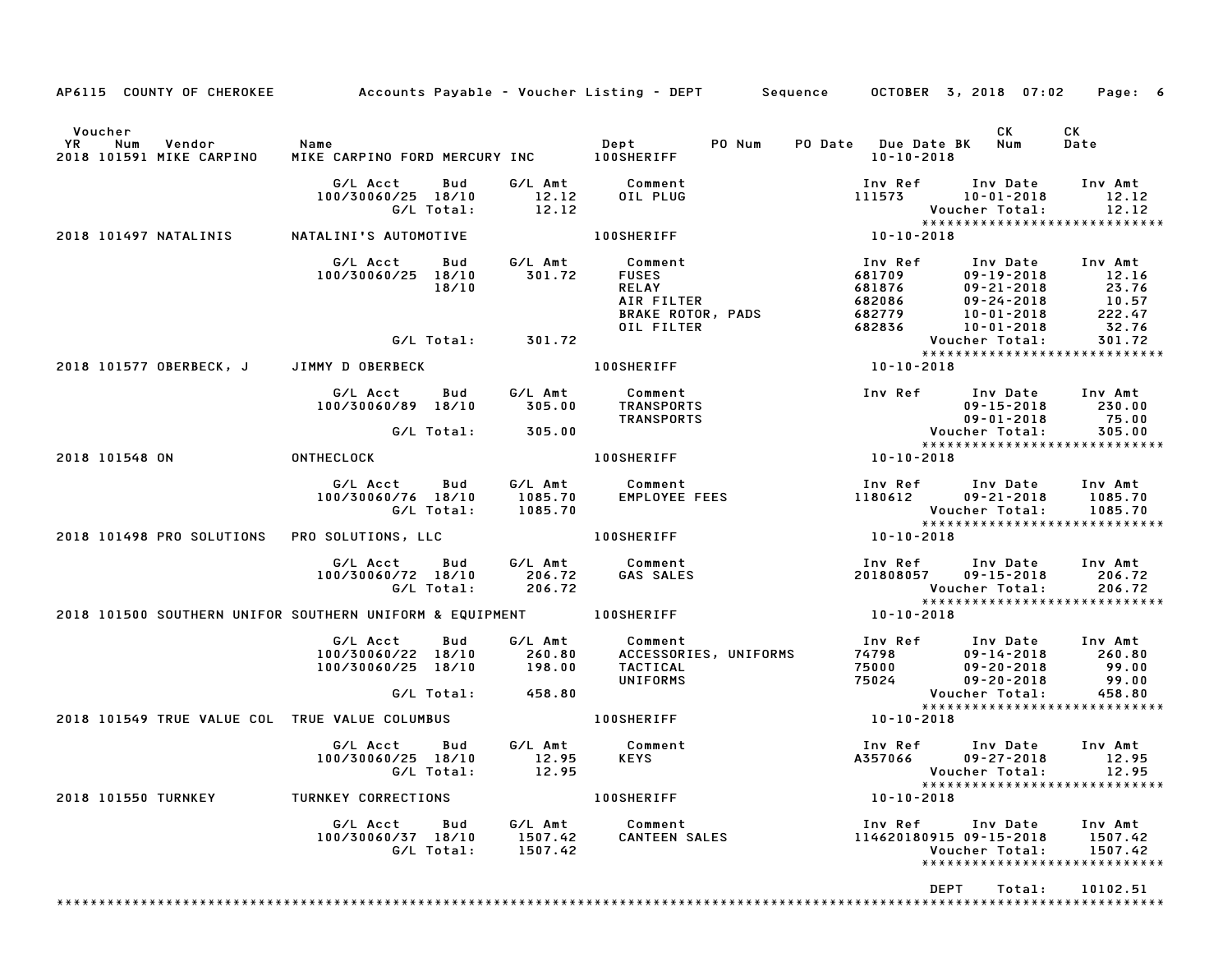| AP6115 COUNTY OF CHEROKEE                               |                                              |                                           | Accounts Payable – Voucher Listing – DEPT         Sequence    | OCTOBER 3, 2018 07:02                                                                                 | Page: 7                                                                          |
|---------------------------------------------------------|----------------------------------------------|-------------------------------------------|---------------------------------------------------------------|-------------------------------------------------------------------------------------------------------|----------------------------------------------------------------------------------|
| Voucher<br>YR<br>Num<br>Vendor<br>2018 101530 CORPORATE | Name<br>SUMNERONE                            |                                           | PO Num<br>Dept<br><b>100TREAS</b>                             | CK<br>PO Date Due Date BK<br>Num<br>$10 - 10 - 2018$                                                  | СK<br>Date                                                                       |
|                                                         | G/L Acct<br>100/30030/83 18/10<br>G/L Total: | G/L Amt<br>Bud<br>69.88<br>69.88          | Comment<br>MONTHLY CONTRACT                                   | Inv Ref      Inv Date<br>1909563<br>$09 - 14 - 2018$<br>Voucher Total:                                | Inv Amt<br>69.88<br>69.88<br>*****************************                       |
| 2018 101531 PARCOM                                      | PARCOM COLUMBUS                              |                                           | <b>100TREAS</b>                                               | 10-10-2018                                                                                            |                                                                                  |
|                                                         | G/L Acct<br>100/30030/79 18/10<br>G/L Total: | G/L Amt<br>Bud<br>130.00<br>130.00        | Comment<br>CHANGE IP ADDRESS/PHONE SYS AR889                  | Inv Ref Inv Date<br>$08 - 31 - 2018$<br>Voucher Total:                                                | Inv Amt<br>130.00<br>130.00<br>*****************************                     |
| 2018 101532 TEEL                                        | TEEL INSURANCE AGENCY INC                    |                                           | <b>100TREAS</b>                                               | 10-10-2018                                                                                            |                                                                                  |
|                                                         | G/L Acct<br>100/30030/88 18/10<br>G/L Total: | Bud<br>G/L Amt<br>300.00<br>300.00        | Comment<br>PUBLIC OFFICIAL BOND                               | Inv Ref<br>Inv Date<br>$09 - 06 - 2018$<br>289 — 1<br>Voucher Total:                                  | Inv Amt<br>300.00<br>300.00<br>*****************************                     |
|                                                         |                                              |                                           |                                                               | DEPT                                                                                                  | 499.88<br>Total:                                                                 |
| 2018 101501 STRONGHOLD                                  | STRONGHOLD DATA                              |                                           | 100911                                                        | 10-10-2018                                                                                            |                                                                                  |
|                                                         | G/L Acct<br>100/30190/28 18/10<br>G/L Total: | G/L Amt<br>Bud<br>264.00<br>264.00        | Comment<br>AOO LICS ACROBAT                                   | Inv Ref      Inv Date<br>27525<br>$09 - 24 - 2018$<br>Voucher Total:                                  | Inv Amt<br>264.00<br>264.00<br>*****************************                     |
|                                                         |                                              |                                           |                                                               | <b>DEPT</b>                                                                                           | 264.00<br>Total:                                                                 |
| 2018 101503 CORPORATE                                   | <b>SUMNERONE</b>                             |                                           | 103                                                           | 10-10-2018                                                                                            |                                                                                  |
|                                                         | G/L Acct<br>103/30103/83 18/10<br>G/L Total: | Bud<br>G/L Amt<br>73.52<br>18/10<br>73.52 | Comment<br><b>CONTRACT CHARGES</b><br><b>CONTRACT CHARGES</b> | Inv Ref      Inv Date<br>1909562<br>$09 - 14 - 2018$<br>1907423<br>$09 - 12 - 2018$<br>Voucher Total: | Inv Amt<br>59.96<br>13.56<br>73.52                                               |
| 2018 101559 STRONGHOLD                                  | STRONGHOLD DATA                              |                                           | 103                                                           | 10-10-2018                                                                                            | *****************************                                                    |
|                                                         | G/L Acct<br>103/30103/28                     | Bud<br>G/L Amt<br>113.94                  | Comment<br>COMPUTERS (3), CONVERTER<br>PAID 9/5/18            | Inv Ref Inv Date<br>27562<br>$09 - 28 - 2018$                                                         | Inv Amt<br>3374.19<br>3260.25CR                                                  |
|                                                         | G/L Total:                                   | 113.94                                    |                                                               | Voucher Total:                                                                                        | 113.94<br>******************************                                         |
|                                                         |                                              |                                           |                                                               | <b>DEPT</b>                                                                                           | 187.46<br>Total:                                                                 |
| 2018 101563 STRONGHOLD                                  | STRONGHOLD DATA                              |                                           | 104TREASTECH                                                  | $10 - 10 - 2018$                                                                                      |                                                                                  |
|                                                         | G/L Acct<br>104/30104/77<br>G/L Total:       | G/L Amt<br>Bud<br>491.82<br>491.82        | Comment<br>MAINTENANCE KIT                                    | Inv Ref<br>Inv Date<br>$09 - 28 - 2018$<br>27559<br>Voucher Total:<br>DEPT                            | Inv Amt<br>491.82<br>491.82<br>*****************************<br>Total:<br>491.82 |
|                                                         |                                              |                                           |                                                               |                                                                                                       |                                                                                  |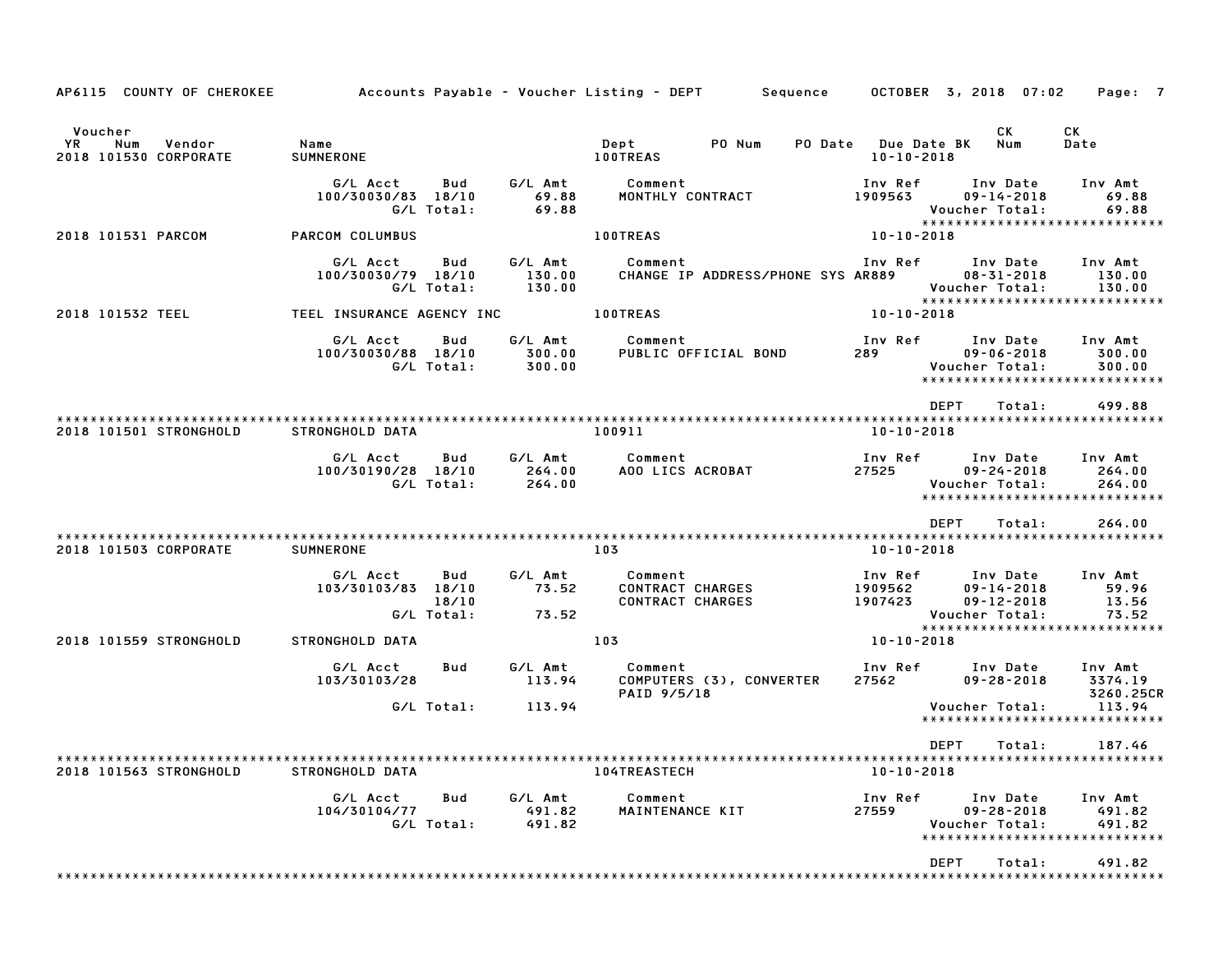| AP6115 COUNTY OF CHEROKEE Accounts Payable - Voucher Listing - DEPT Sequence OCTOBER 3, 2018 07:02 Page: 8                                                                                                                                      |                                                                                                                                     |                                                        |        |                                         |  |                  |                                                                                                                                        |                                                                                                                                           |
|-------------------------------------------------------------------------------------------------------------------------------------------------------------------------------------------------------------------------------------------------|-------------------------------------------------------------------------------------------------------------------------------------|--------------------------------------------------------|--------|-----------------------------------------|--|------------------|----------------------------------------------------------------------------------------------------------------------------------------|-------------------------------------------------------------------------------------------------------------------------------------------|
| Voucher<br>The Mum (Manne Mame Mame ) (Manne Mame ) (Manne Manne ) (Manne Manne ) (Manne Manne ) (Manne Manne Manne Manne<br>Manne (Manne Manne Manne Manne Manne Manne Manne Manne Manne Manne Manne Manne Manne Manne Manne Manne Manne M<br> |                                                                                                                                     |                                                        |        | Dept PO Num                             |  | 10-10-2018       | CK<br>PO Date Due Date BK Num                                                                                                          | CK<br>Date                                                                                                                                |
|                                                                                                                                                                                                                                                 | G/L Acct Bud G/L Amt Comment<br>110/30110/42 18/10 19.76 CLEANER                                                                    |                                                        |        | SUGAR                                   |  |                  | 100 Ref 100 Date 100 Amt<br>3607023 09-25-2018 12.73<br>2190821 10-01-2018 7.03                                                        | 12.73                                                                                                                                     |
|                                                                                                                                                                                                                                                 |                                                                                                                                     | $G/L$ Total: $19.76$                                   |        |                                         |  |                  | Voucher Total:                                                                                                                         | 7.03<br>19.76                                                                                                                             |
| 2018 101519 BLEVINS                                                                                                                                                                                                                             | BLEVINS ASPHALT CONSTRUCTION CO INC 110HWY                                                                                          |                                                        |        |                                         |  | $10 - 10 - 2018$ |                                                                                                                                        | <b>VOUCNer iotal.</b><br>****************************                                                                                     |
|                                                                                                                                                                                                                                                 | G/L Acct Bud<br>110/30110/79 18/10 420.76                                                                                           |                                                        |        | G/L Amt Comment<br>COLD MIX<br>COLD MIX |  |                  |                                                                                                                                        | 1nv Ref 1nv Date 1nv Amt<br>2813 09–17–2018 194.68<br>2841 09–20–2018 226.08<br>Voucher Total: 420.76<br>******************************** |
|                                                                                                                                                                                                                                                 |                                                                                                                                     | G/L Total: 420.76                                      |        |                                         |  |                  |                                                                                                                                        |                                                                                                                                           |
| 2018 101565 CITY OF COLUMB CITY OF COLUMBUS 110HWY                                                                                                                                                                                              |                                                                                                                                     |                                                        |        |                                         |  | $10 - 10 - 2018$ |                                                                                                                                        |                                                                                                                                           |
|                                                                                                                                                                                                                                                 | G/L Acct Bud G/L Amt Comment<br>110/30110/72 18/10 110.00<br>G/L Total: 110.00                                                      |                                                        |        | GARBAGE                                 |  |                  | 100 The Fourner of the Union of the Union of the Union of the Union of the Union of the Union Of the Union Of<br>Volcher Total: 110.00 |                                                                                                                                           |
|                                                                                                                                                                                                                                                 |                                                                                                                                     |                                                        |        |                                         |  | 10-10-2018       |                                                                                                                                        |                                                                                                                                           |
|                                                                                                                                                                                                                                                 | G/L Acct Bud G/L Amt Comment<br>110/30110/42 18/10 5/6 Amic Comment<br>110/30110/42 18/10 73.24 MAT, AIR FRESH,<br>G/L Total: 73.24 |                                                        |        |                                         |  |                  | Inv Ref Inv Date Inv Amt                                                                                                               | Voucher Total: 73.24<br>****************************                                                                                      |
| 2018 101537 COL TEL COLUMBUS TELEPHONE COMPANY 110HWY                                                                                                                                                                                           |                                                                                                                                     |                                                        |        |                                         |  | $10 - 10 - 2018$ |                                                                                                                                        |                                                                                                                                           |
|                                                                                                                                                                                                                                                 | G/L Acct Bud<br>110/30110/72 18/10                                                                                                  | 30110/72 18/10 220.54 #2586<br>G/L Total: 220.54 #2586 |        | G/L Amt Comment                         |  |                  | Inv Ref Inv Date Inv Amt<br>2586 10-01-2018 220.54<br>Voucher Total: 220.54                                                            |                                                                                                                                           |
| 2018 101582 CONMAT CONMAT                                                                                                                                                                                                                       |                                                                                                                                     |                                                        |        | 110HWY                                  |  | 10-10-2018       |                                                                                                                                        |                                                                                                                                           |
|                                                                                                                                                                                                                                                 | G/L Acct Bud G/L Amt Comment<br>110/30110/79 18/10 8560.00                                                                          |                                                        |        | PIPE                                    |  |                  | 1nv Ref 1nv Date 1nv Amt<br>2157 - 09-19-2018 - 8560.00<br>Voucher Total: 8560.00                                                      |                                                                                                                                           |
| 2018 101507 DEPENBUSCH, H HAROLD DEPENBUSCH                                                                                                                                                                                                     |                                                                                                                                     |                                                        |        | 110HWY                                  |  | 10-10-2018       |                                                                                                                                        |                                                                                                                                           |
|                                                                                                                                                                                                                                                 | G/L Acct Bud<br>110/30110/79 18/10                                                                                                  |                                                        |        | <b>BUSSINGS</b>                         |  |                  | 100 Ref 100 Date 100 Amt<br>18596 19910–2018 300.00<br>18597 10–01–2018 135.00                                                         |                                                                                                                                           |
|                                                                                                                                                                                                                                                 |                                                                                                                                     | G/L Total:                                             | 435.00 |                                         |  |                  | Voucher Total:<br>Voucher Total:<br>*****************************                                                                      | 435.00                                                                                                                                    |
| 2018 101520 FABICK JOHN FABICK TRACTOR CO                                                                                                                                                                                                       |                                                                                                                                     |                                                        |        | 110HWY                                  |  | $10 - 10 - 2018$ |                                                                                                                                        |                                                                                                                                           |
|                                                                                                                                                                                                                                                 | G/L Acct  Bud  G/L Amt  Comment<br>110/30110/79  18/10  560.37  PARTS<br>G/L Total:                                                 |                                                        | 560.37 |                                         |  |                  | Inv Ref      Inv Date    Inv Amt<br>PIJ00348447   09-20-2018         560.37<br>Voucher Total:                                          | 560.37                                                                                                                                    |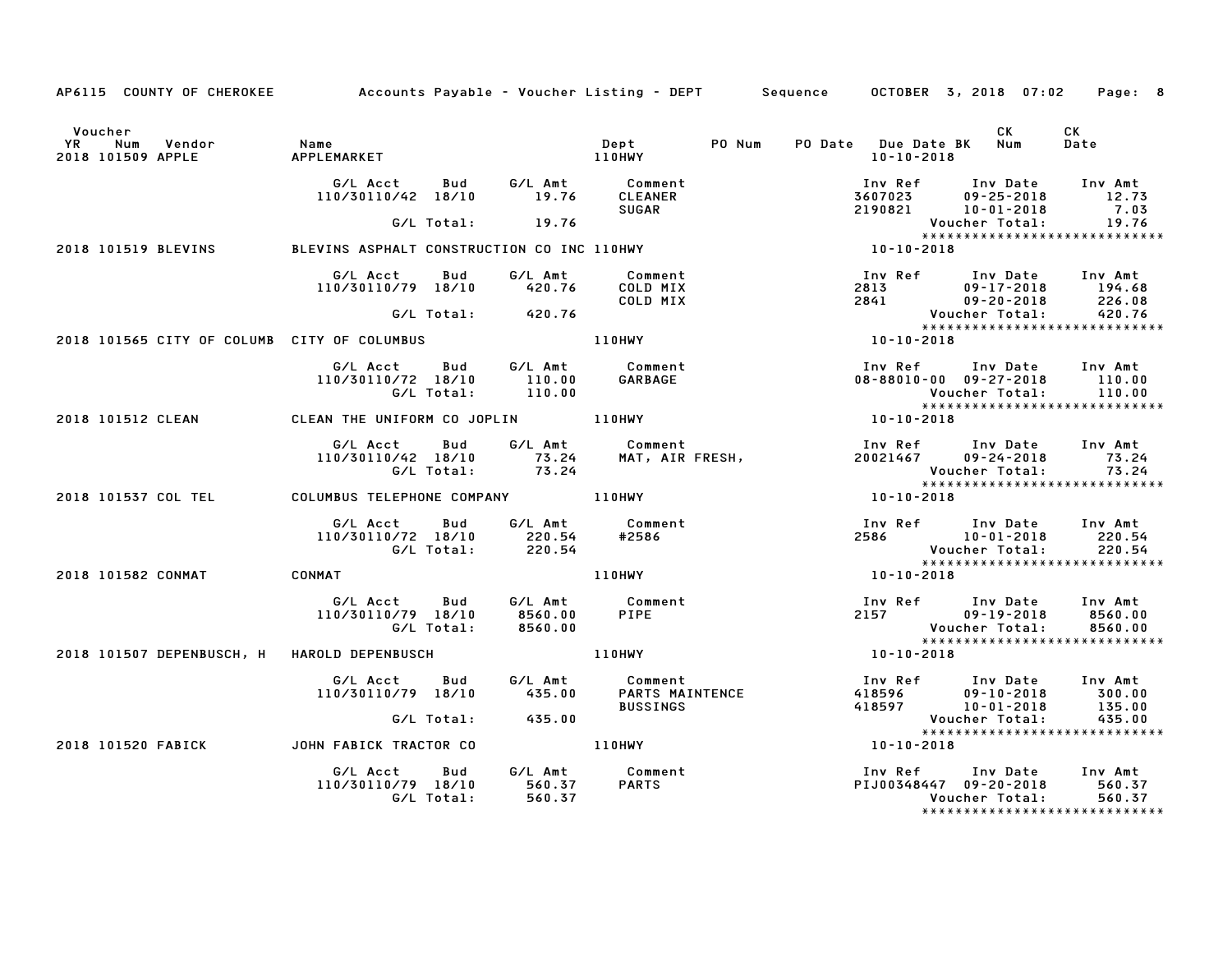|                                                                      |                                                                               |                   | AP6115 COUNTY OF CHEROKEE Accounts Payable - Voucher Listing - DEPT Sequence OCTOBER 3, 2018 07:02 Page: 9                                                                             |                                                                                                    |                                                                                                                                           |
|----------------------------------------------------------------------|-------------------------------------------------------------------------------|-------------------|----------------------------------------------------------------------------------------------------------------------------------------------------------------------------------------|----------------------------------------------------------------------------------------------------|-------------------------------------------------------------------------------------------------------------------------------------------|
|                                                                      |                                                                               |                   |                                                                                                                                                                                        |                                                                                                    |                                                                                                                                           |
| Voucher<br>YR Num Vendor - Name<br>2018 101517 FLEETPRIDE FLEETPRIDE |                                                                               |                   | 110HWY                                                                                                                                                                                 | 10-10-2018                                                                                         | CK<br>CK<br>Date                                                                                                                          |
|                                                                      | G/L Acct<br>Bud<br>110/30110/79 18/10                                         | 1120.05           | G/L Amt Comment<br>PUSH PULL SOLENOID VALVE<br>FILTER<br><b>FILTER</b><br><b>FILTERS</b><br><b>VALVE</b><br>SEAL                                                                       | Inv Ref<br>9414779<br>9318817<br>9318817<br>9507980<br>9481176<br>9676868<br>9706981<br>10-01-2018 | Inv Date Inv Amt<br>$09 - 18 - 2018$<br>144.26<br>306.88<br>09-21-2018 88.90<br>09-20-2018 88.90<br>09-28-2018 65.85<br>10-01-2018 264.82 |
|                                                                      | G/L Total: 1120.05                                                            |                   |                                                                                                                                                                                        |                                                                                                    | 1120.05<br>Voucher Total:                                                                                                                 |
| 2018 101526 FROST OIL FROST OIL COMPANY                              |                                                                               |                   | 110HWY                                                                                                                                                                                 | $10 - 10 - 2018$                                                                                   | *****************************                                                                                                             |
|                                                                      | G/L Acct Bud G/L Amt Comment<br>110/30110/32 18/10<br>G/L Total:              | 257.97            | G/L Amt         Comment<br>257.97      EXHAUST FLUID                                                                                                                                   |                                                                                                    | Inv Ref      Inv Date     Inv Amt<br>0156827-IN 09-24-2018 257.97<br>Voucher Total: 257.97<br>****************************                |
| 2018 101534 FULL SERVICE                                             | FULL SERVICE AUTOMOTIVE <b>THE READER</b>                                     |                   |                                                                                                                                                                                        | $10 - 10 - 2018$                                                                                   |                                                                                                                                           |
|                                                                      |                                                                               |                   | G/L Acct Bud G/L Amt Comment Inv Ref Inv Date Inv Amt<br>110/30110/79 18/10 204.21 FRONT WINDSHIELD 2012 CHEVY 510898 09–27–2018 204.21<br>G/L Total: 204.21 the Soucher Total: 204.21 |                                                                                                    |                                                                                                                                           |
| 2018 101515 GENERAL MACHINE GENERAL MACHINERY OF PITTSBURG 110HWY    |                                                                               |                   |                                                                                                                                                                                        | $10 - 10 - 2018$                                                                                   |                                                                                                                                           |
|                                                                      | G/L Acct<br>Bud<br>110/30110/79 18/10<br>G/L Total:                           | 34.39             | G/L Amt         Comment<br>34.39      VIKING TAP<br>VIKING TAP                                                                                                                         |                                                                                                    | Inv Ref      Inv Date    Inv Amt<br>538500          09–20–2018         34.39<br>Voucher Total: 34.39<br>****************************      |
| 2018 101504 HERITAGE TRACT HERITAGE TRACTOR                          |                                                                               |                   | 110HWY                                                                                                                                                                                 | 10-10-2018                                                                                         |                                                                                                                                           |
|                                                                      | G/L Acct Bud G/L Amt Comment<br>110/30110/79 18/10                            | 827.76            | SERVICE CALL ON CUTTER<br><b>PARTS</b>                                                                                                                                                 | 10126634<br>10129413 09-26-2018                                                                    | Inv Ref Inv Date Inv Amt<br>$09 - 22 - 2018$ 384.81<br>10131863 09-28-2018 167.94<br>275.01                                               |
|                                                                      | G/L Total: 827.76                                                             |                   |                                                                                                                                                                                        |                                                                                                    | Voucher Total: 827.76<br>****************************                                                                                     |
| 2018 101592 KANSASLAND                                               | KANSASLAND TIRE OF PITTSBURG 110HWY                                           |                   |                                                                                                                                                                                        | 10-10-2018                                                                                         |                                                                                                                                           |
|                                                                      | G/L Acct Bud<br>110/30110/33 18/10 814.66 TIRES<br>G/L Total: 814.66 TIRES    |                   | G/L Amt Comment                                                                                                                                                                        |                                                                                                    | Inv Ref Inv Date Inv Amt<br>$182722$ $09-18-2018$ $814.66$<br>Voucher Total:<br>814.66                                                    |
| 2018 101524 KIRKLAND                                                 | KIRKLAND                                                                      |                   | <b>110HWY</b>                                                                                                                                                                          | $10 - 10 - 2018$                                                                                   |                                                                                                                                           |
|                                                                      | G/L Acct Bud G/L Amt Comment<br>110/30110/79 18/10 22.00 OXYGEN<br>G/L Total: | 22.00             |                                                                                                                                                                                        |                                                                                                    | Inv Ref Inv Date Inv Amt<br>363694 09-26-2018 22.00<br>Voucher Total:<br>22.00<br>*****************************                           |
| 2018 101540 KS GAS                                                   | KANSAS GAS SERVICE                                                            |                   | 110HWY                                                                                                                                                                                 | $10 - 10 - 2018$                                                                                   |                                                                                                                                           |
|                                                                      | G/L Acct<br>Bud<br>110/30110/72 18/10                                         | G/L Amt<br>109.16 | Comment<br><b>GAS SERVICE</b><br>510148149119141118                                                                                                                                    | Inv Ref                                                                                            | Inv Date<br>Inv Amt<br>$09 - 20 - 2018$<br>61.18                                                                                          |
|                                                                      | G/L Total:                                                                    | 109.16            | 510738202155527000                                                                                                                                                                     |                                                                                                    | 47.98<br>$09 - 20 - 2018$<br>Voucher Total:<br>109.16<br>*****************************                                                    |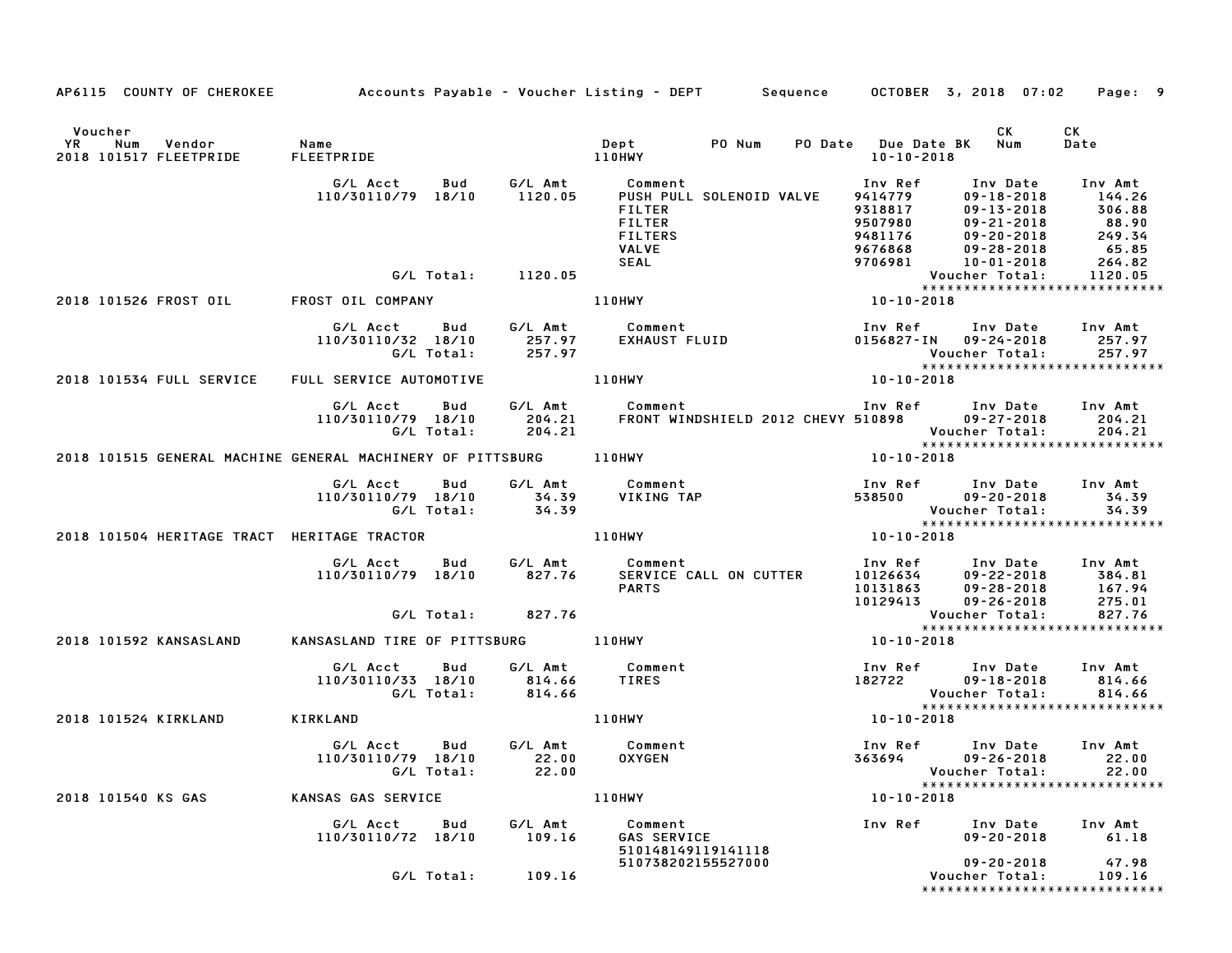| AP6115 COUNTY OF CHEROKEE                             | Accounts Payable – Voucher Listing – DEPT           |                               |                                                                                                                                                                                                                         | Sequence |                                                                                                                                           | OCTOBER 3, 2018 07:02                                                                                                                                                                                                                                                                    | Page: 10                                                                                                                             |
|-------------------------------------------------------|-----------------------------------------------------|-------------------------------|-------------------------------------------------------------------------------------------------------------------------------------------------------------------------------------------------------------------------|----------|-------------------------------------------------------------------------------------------------------------------------------------------|------------------------------------------------------------------------------------------------------------------------------------------------------------------------------------------------------------------------------------------------------------------------------------------|--------------------------------------------------------------------------------------------------------------------------------------|
| Voucher<br>Vendor<br>YR<br>Num<br>2018 101514 MFA OIL | Name<br>MFA OIL - NEOSHO 1055                       |                               | PO Num<br>Dept<br>110HWY                                                                                                                                                                                                |          | PO Date Due Date BK<br>$10 - 10 - 2018$                                                                                                   | СK<br>Num                                                                                                                                                                                                                                                                                | СK<br>Date                                                                                                                           |
|                                                       | G/L Acct<br>Bud<br>110/30110/31 18/10               | 10414.80                      | G/L Amt Comment<br>DIESEL                                                                                                                                                                                               |          | Inv Ref<br>677623<br>677620<br>677622<br>677618<br>677595<br>677586<br>677895<br>681967<br>681916<br>681914<br>687601<br>687599           | Inv Date<br>$09 - 24 - 2018$<br>$09 - 24 - 2018$<br>$09 - 24 - 2018$<br>$09 - 24 - 2018$<br>$09 - 24 - 2018$<br>$09 - 24 - 2018$<br>$09 - 24 - 2018$<br>$09 - 26 - 2018$<br>$09 - 26 - 2018$<br>$09 - 26 - 2018$<br>10-01-2018<br>$10 - 01 - 2018$                                       | Inv Amt<br>578.07<br>579.08<br>378.05<br>1233.40<br>2349.78<br>765.84<br>79.99<br>315.74<br>826.07<br>1319.08<br>1113.77<br>875.93   |
|                                                       | G/L Total:                                          | 10414.80                      |                                                                                                                                                                                                                         |          |                                                                                                                                           | Voucher Total:                                                                                                                                                                                                                                                                           | 10414.80<br>*****************************                                                                                            |
| 2018 101516 MUNICIPAL                                 | MUNICIPAL INDUSTRIAL SUPPLY                         |                               | 110HWY                                                                                                                                                                                                                  |          | $10 - 10 - 2018$                                                                                                                          |                                                                                                                                                                                                                                                                                          |                                                                                                                                      |
|                                                       | G/L Acct<br>Bud<br>110/30110/79 18/10<br>G/L Total: | G/L Amt<br>1185.62<br>1185.62 | Comment<br>RELIEF VALVE<br><b>PARTS</b>                                                                                                                                                                                 |          | Inv Ref<br>3002<br>3005                                                                                                                   | Inv Date<br>$09 - 20 - 2018$<br>$09 - 27 - 2018$<br>Voucher Total:                                                                                                                                                                                                                       | Inv Amt<br>339.00<br>846.62<br>1185.62                                                                                               |
| 2018 101508 NATALINIS                                 | NATALINI'S AUTOMOTIVE                               |                               | 110HWY                                                                                                                                                                                                                  |          | 10-10-2018                                                                                                                                |                                                                                                                                                                                                                                                                                          | *****************************                                                                                                        |
|                                                       | G/L Acct<br>Bud<br>110/30110/79 18/10<br>G/L Total: | G/L Amt<br>590.29<br>590.29   | Comment<br>FUEL FILTER<br>FITTING<br><b>FUEL FILTER</b><br>FITTING<br>OIL FILTER<br>OIL FILTER<br>SOCKET SET<br>HOSE, FITTING<br>CUT OFF WHEEL<br>FITTING, FUEL FILTER<br>0 RING<br><b>BEARING, SEAL</b><br><b>PART</b> |          | Inv Ref<br>681538<br>681594<br>681588<br>681669<br>681807<br>681932<br>681880<br>681921<br>682091<br>682279<br>678892<br>682418<br>682349 | Inv Date<br>09-18-2018<br>$09 - 18 - 2018$<br>$09 - 18 - 2018$<br>$09 - 19 - 2018$<br>$09 - 20 - 2018$<br>$09 - 20 - 2018$<br>$09 - 21 - 2018$<br>$09 - 21 - 2018$<br>$09 - 24 - 2018$<br>$09 - 25 - 2018$<br>$08 - 21 - 2018$<br>$09 - 26 - 2018$<br>$09 - 26 - 2018$<br>Voucher Total: | Inv Amt<br>68.52<br>11.94<br>22.13<br>65.66<br>16.71<br>14.96<br>13.68<br>90.95<br>17.78<br>78.47<br>.38<br>183.12<br>5.99<br>590.29 |
|                                                       |                                                     |                               |                                                                                                                                                                                                                         |          |                                                                                                                                           |                                                                                                                                                                                                                                                                                          | *****************************                                                                                                        |
| 2018 101535 NATALINIS                                 | NATALINI'S AUTOMOTIVE                               |                               | 110HWY                                                                                                                                                                                                                  |          | $10 - 10 - 2018$                                                                                                                          |                                                                                                                                                                                                                                                                                          |                                                                                                                                      |
|                                                       | Bud<br>G/L Acct<br>110/30110/79 18/10               | G/L Amt<br>430.46             | Comment<br><b>GREASE</b><br><b>BEARINGS</b><br><b>PARTS</b><br><b>PARTS</b><br>ABRASIVE WHEEL<br>OIL FILTER                                                                                                             |          | Inv Ref<br>682537<br>682536<br>682624<br>682631<br>682774<br>682835                                                                       | Inv Date<br>$09 - 27 - 2018$<br>$09 - 27 - 2018$<br>$09 - 28 - 2018$<br>$09 - 28 - 2018$<br>$10 - 01 - 2018$<br>$10 - 01 - 2018$                                                                                                                                                         | Inv Amt<br>5.29<br>183.12<br>180.99<br>20.17<br>8.37<br>32.52                                                                        |
|                                                       | G/L Total:                                          | 430.46                        |                                                                                                                                                                                                                         |          |                                                                                                                                           | Voucher Total:                                                                                                                                                                                                                                                                           | 430.46<br>*****************************                                                                                              |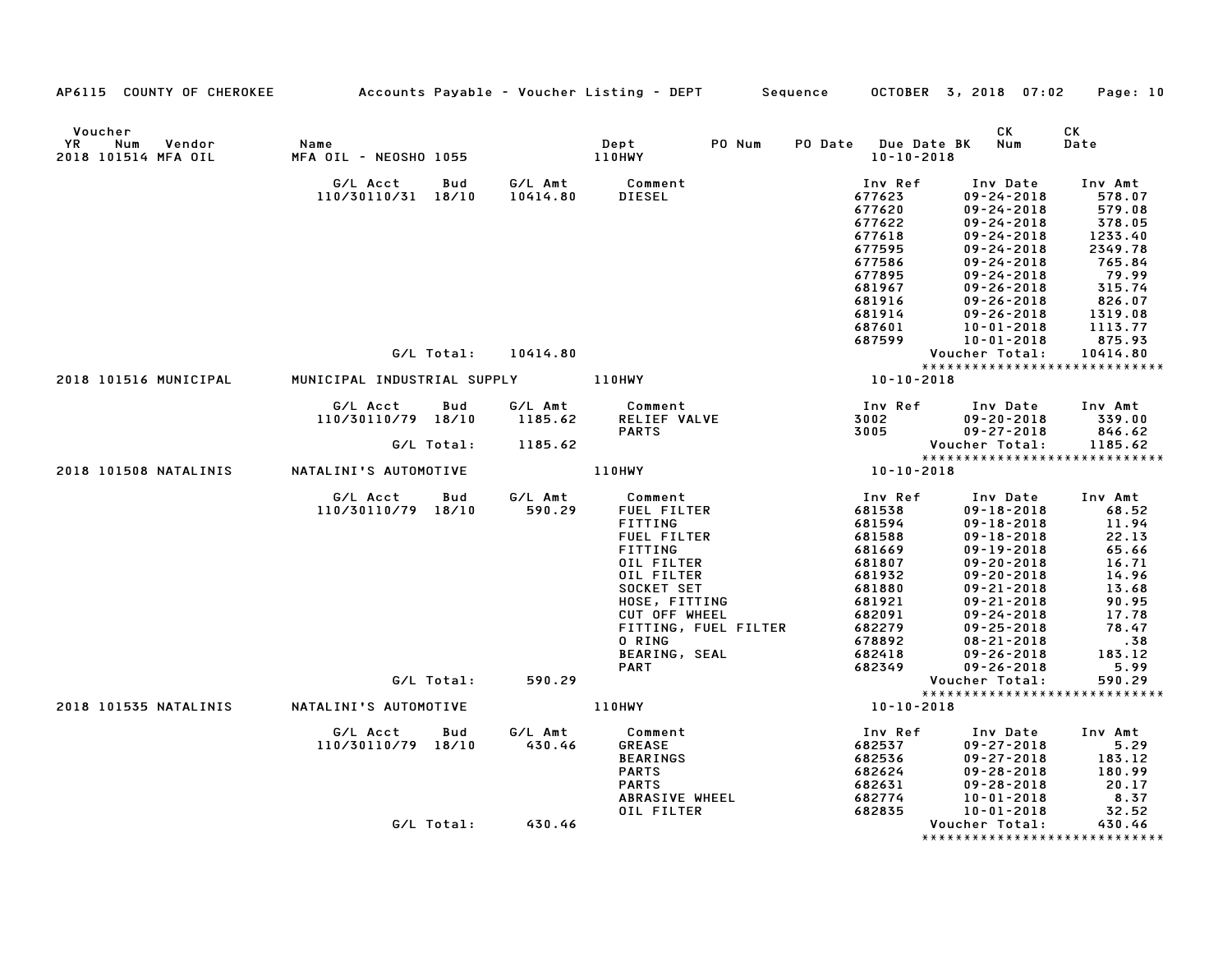| AP6115 COUNTY OF CHEROKEE Accounts Payable - Voucher Listing - DEPT Sequence OCTOBER 3, 2018 07:02            |                                                                                               |                            |                                                                                                                                             |                                                                                                                                                      | Page: 11   |
|---------------------------------------------------------------------------------------------------------------|-----------------------------------------------------------------------------------------------|----------------------------|---------------------------------------------------------------------------------------------------------------------------------------------|------------------------------------------------------------------------------------------------------------------------------------------------------|------------|
|                                                                                                               |                                                                                               |                            |                                                                                                                                             |                                                                                                                                                      | CK<br>Date |
| CK<br>Dept PO Num PO Date Due Date BK Num<br>2018 101525 NATIONAL SIGN NATIONAL SIGN CO INC 110HWY 10-10-2019 |                                                                                               |                            |                                                                                                                                             |                                                                                                                                                      |            |
|                                                                                                               | G/L Acct Bud G/L Amt Comment<br>110/30110/37 18/10 701.40 SIGNS<br>G/L Total: 701.40          |                            |                                                                                                                                             | Inv Ref Inv Date Inv Amt<br>IN-187822 09-25-2018 701.40<br>Voucher Total: 701.40<br>******************************                                   |            |
| 2018 101502 POWERPLAN POWERPLAN                                                                               |                                                                                               | 110HWY                     | $10 - 10 - 2018$                                                                                                                            |                                                                                                                                                      |            |
|                                                                                                               | G/L Acct Bud G/L Amt Comment<br>110/30110/79 18/10   412.32   FUEL PUMP                       | <b>SEAL</b><br><b>SEAL</b> | 1024288 109-21-2018 Inv Amt<br>1024288 09-21-2018 114.24<br>1025319 09-24-2018 138.27<br>1027127 09-26-2018 159.81<br>Voucher Total: 412.32 |                                                                                                                                                      |            |
|                                                                                                               | G/L Total: 412.32                                                                             |                            |                                                                                                                                             |                                                                                                                                                      |            |
| 2018 101533 PRIER PRIER TIRE SUPPLY INC                                                                       |                                                                                               | 110HWY                     | $10 - 10 - 2018$                                                                                                                            |                                                                                                                                                      |            |
|                                                                                                               | G/L Acct  Bud  G/L Amt  Comment<br>110/30110/79  18/10  126.00  0'RINGS<br>G/L Total:  126.00 |                            |                                                                                                                                             | Voucher Total: 126.00<br>****************************                                                                                                |            |
|                                                                                                               |                                                                                               |                            | $10 - 10 - 2018$                                                                                                                            |                                                                                                                                                      |            |
|                                                                                                               | G/L Acct  Bud  G/L Amt  Comment<br>110/30110/79 18/10  191.84  PARTS                          |                            |                                                                                                                                             |                                                                                                                                                      |            |
|                                                                                                               | G/L Total: 191.84                                                                             | 6035181142905276           |                                                                                                                                             | Voucher Total: 191.84                                                                                                                                |            |
|                                                                                                               |                                                                                               |                            |                                                                                                                                             | *****************************                                                                                                                        |            |
| 2018 101521 PURCELL PURCELL TIRE & RUBBER COMPANY 110HWY                                                      |                                                                                               |                            | $10 - 10 - 2018$                                                                                                                            |                                                                                                                                                      |            |
|                                                                                                               | G/L Acct  Bud  G/L Amt  Comment<br>110/30110/33  18/10  2711.12  TIRES                        |                            |                                                                                                                                             | Inv Ref Inv Date Inv Amt<br>2626666 09-26-2018 814.16<br>2626693 09-27-2018 1896.96<br>Voucher Total: 2711.12<br>******************************      |            |
|                                                                                                               | G/L Total: 2711.12                                                                            |                            |                                                                                                                                             |                                                                                                                                                      |            |
| 2018 101523 SAFETY <b>SAFETY FIRST SUPPLY CO LLC</b> 110HWY                                                   |                                                                                               |                            | $10 - 10 - 2018$                                                                                                                            |                                                                                                                                                      |            |
|                                                                                                               | G/L Acct Bud G/L Amt Comment<br>110/30110/42 18/10 63.90 FOAM CUPS<br>G/L Total: 63.90        |                            |                                                                                                                                             | Voucher Total: 63.90<br>****************************                                                                                                 |            |
| 2018 101510 SAFETY-KLEEN SAFETY-KLEEN SYSTEMS 40 110HWY                                                       |                                                                                               |                            | $10 - 10 - 2018$                                                                                                                            |                                                                                                                                                      |            |
|                                                                                                               |                                                                                               |                            |                                                                                                                                             | Inv Ref      Inv Date    Inv Amt<br>77790345      09–25–2018        288.00<br>Voucher Total:<br>******************<br>****************************** | 288.00     |
| 2018 101511 TRUE VALUE COL TRUE VALUE COLUMBUS AND MONEY TO MAY                                               |                                                                                               |                            | $10 - 10 - 2018$                                                                                                                            |                                                                                                                                                      |            |
|                                                                                                               | G/L Acct Bud G/L Amt Comment<br>110/30110/79 18/10   491.97   RULE TAPE                       |                            |                                                                                                                                             |                                                                                                                                                      |            |
|                                                                                                               | G/L Total: 491.97                                                                             |                            |                                                                                                                                             |                                                                                                                                                      |            |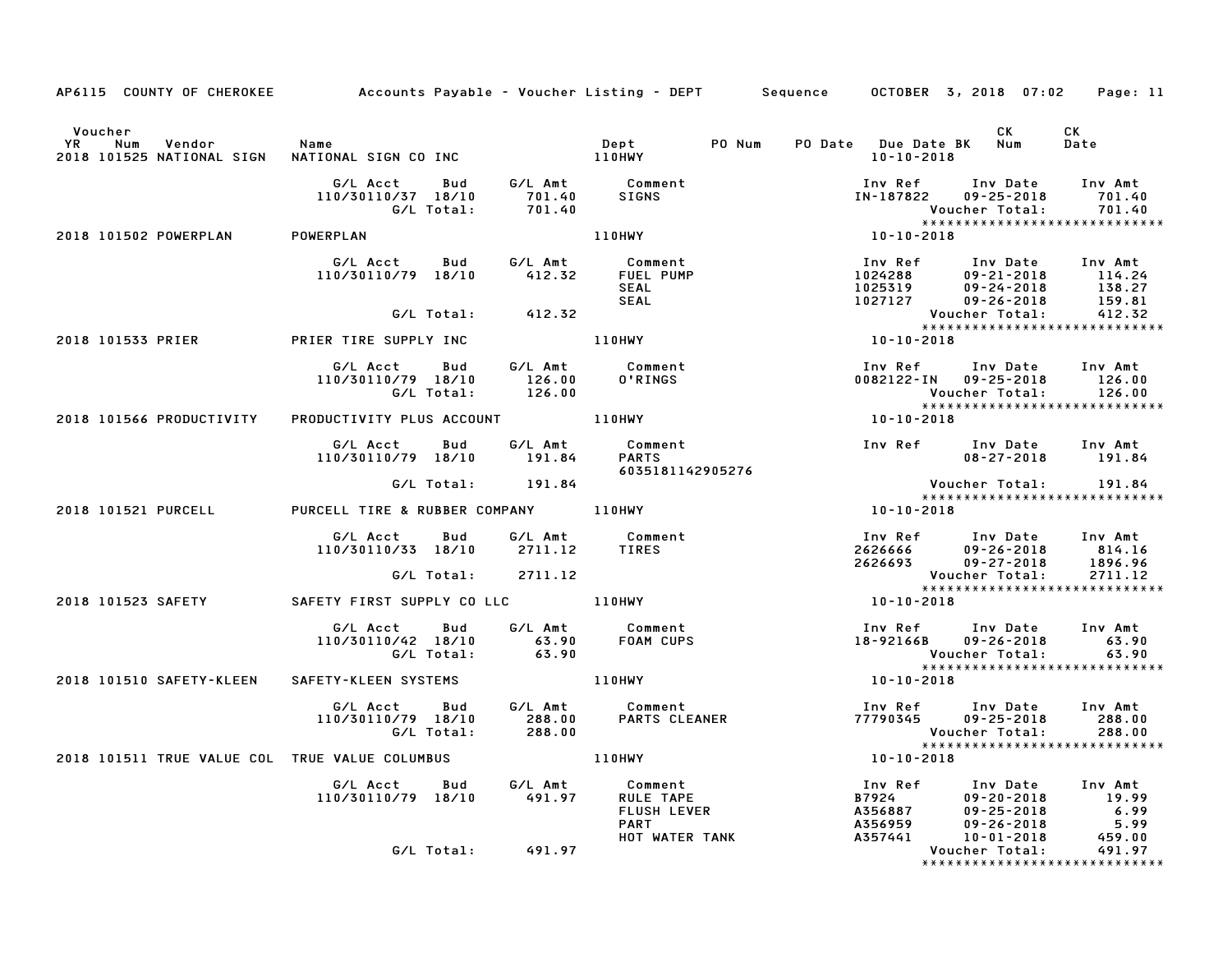| AP6115 COUNTY OF CHEROKEE                                 | Accounts Payable – Voucher Listing – DEPT         Sequence |                   |                             |                                                   |        |                                         | OCTOBER 3, 2018 07:02                          | Page: 12                                                     |
|-----------------------------------------------------------|------------------------------------------------------------|-------------------|-----------------------------|---------------------------------------------------|--------|-----------------------------------------|------------------------------------------------|--------------------------------------------------------------|
| Voucher<br>YR<br>Num<br>Vendor<br>2018 101568 US CELLULAR | Name<br>US CELLULAR                                        |                   |                             | Dept<br><b>110HWY</b>                             | PO Num | PO Date Due Date BK<br>$10 - 10 - 2018$ | CK<br>Num                                      | CK<br>Date                                                   |
|                                                           | G/L Acct<br>110/30110/72 18/10                             | Bud<br>G/L Total: | G/L Amt<br>51.38<br>51.38   | Comment<br>CELL PHONE LEONARD                     |        | Inv Ref<br>0270091741                   | Inv Date<br>$09 - 20 - 2018$<br>Voucher Total: | Inv Amt<br>51.38<br>51.38<br>******************************  |
|                                                           |                                                            |                   |                             |                                                   |        | <b>DEPT</b>                             | Total:                                         | 31448.97                                                     |
| 2018 101541 COL TEL                                       | COLUMBUS TELEPHONE COMPANY                                 |                   |                             | 130NOXWEED                                        |        | $10 - 10 - 2018$                        |                                                |                                                              |
|                                                           | G/L Acct<br>130/30130/74 18/10                             | Bud<br>G/L Total: | G/L Amt<br>109.90<br>109.90 | Comment<br>ACCT 2293                              |        | Inv Ref                                 | Inv Date<br>$10 - 01 - 2018$<br>Voucher Total: | Inv Amt<br>109.90<br>109.90                                  |
| 2018 101513 NUTRIEN                                       | NUTRIEN AG SOLUTIONS                                       |                   |                             | <b>130NOXWEED</b>                                 |        | 10-10-2018                              |                                                |                                                              |
|                                                           | G/L Acct<br>130/30130/41 18/10                             | Bud<br>G/L Total: | G/L Amt<br>535.04<br>535.04 | Comment<br>ESCORT XP                              |        | Inv Ref<br>37474481                     | Inv Date<br>$09 - 20 - 2018$<br>Voucher Total: | Inv Amt<br>535.04<br>535.04<br>***************************** |
|                                                           |                                                            |                   |                             |                                                   |        | DEPT                                    | Total:                                         | 644.94                                                       |
| 2018 101551 COL TEL                                       | COLUMBUS TELEPHONE COMPANY                                 |                   |                             | <b>140HEALTH</b>                                  |        | $10 - 10 - 2018$                        |                                                |                                                              |
|                                                           | G/L Acct<br>140/30140/72 18/10                             | Bud               | G/L Amt<br>427.09           | Comment<br><b>HEALTH DEPT</b><br><b>ACCT 2060</b> |        |                                         | Inv Ref      Inv Date<br>$10 - 01 - 2018$      | Inv Amt<br>375.26                                            |
|                                                           |                                                            | G/L Total:        | 427.09                      | WIC PROGRAM<br><b>ACCT 2311</b>                   |        |                                         | 10-01-2018<br>Voucher Total:                   | 51.83<br>427.09                                              |
| 2018 101578 COLUMBUS                                      | CITY OF COLUMBUS                                           |                   |                             | 140HEALTH                                         |        | 10-10-2018                              |                                                | *****************************                                |
|                                                           | G/L Acct<br>140/30140/72 18/10                             | Bud               | G/L Amt<br>55.00            | Comment<br><b>HEALTH DEPT</b>                     |        |                                         | Inv Ref Inv Date                               | Inv Amt                                                      |
|                                                           |                                                            | G/L Total:        | 55.00                       | ACCT 07-17240-00                                  |        |                                         | $09 - 27 - 2018$<br>Voucher Total:             | 55.00<br>55.00                                               |
| 2018 101584 ELLIOTT, B                                    | BETHA K ELLIOTT                                            |                   |                             | 140HEALTH                                         |        | 10-10-2018                              |                                                | *****************************                                |
|                                                           | G/L Acct<br>140/30140/73 18/10                             | Bud<br>G/L Total: | G/L Amt<br>76.30<br>76.30   | Comment<br>MILEAGE. 9/17 - 9/28/                  |        | Inv Ref                                 | Inv Date<br>$10 - 01 - 2018$<br>Voucher Total: | Inv Amt<br>76.30<br>76.30                                    |
| 2018 101552 EMPIRE                                        | EMPIRE DISTRICT ELECTRIC COMPANY                           |                   |                             | 140HEALTH                                         |        | 10-10-2018                              |                                                | *****************************                                |
|                                                           | G/L Acct<br>140/30140/72 18/10                             | Bud               | G/L Amt<br>815.83           | Comment<br><b>HEALTH DEPT</b>                     |        |                                         | Inv Ref Inv Date                               | Inv Amt                                                      |
|                                                           |                                                            | G/L Total:        | 815.83                      | ACCT 616527-32-1                                  |        |                                         | $09 - 18 - 2018$<br>Voucher Total:             | 815.83<br>815.83<br>*****************************            |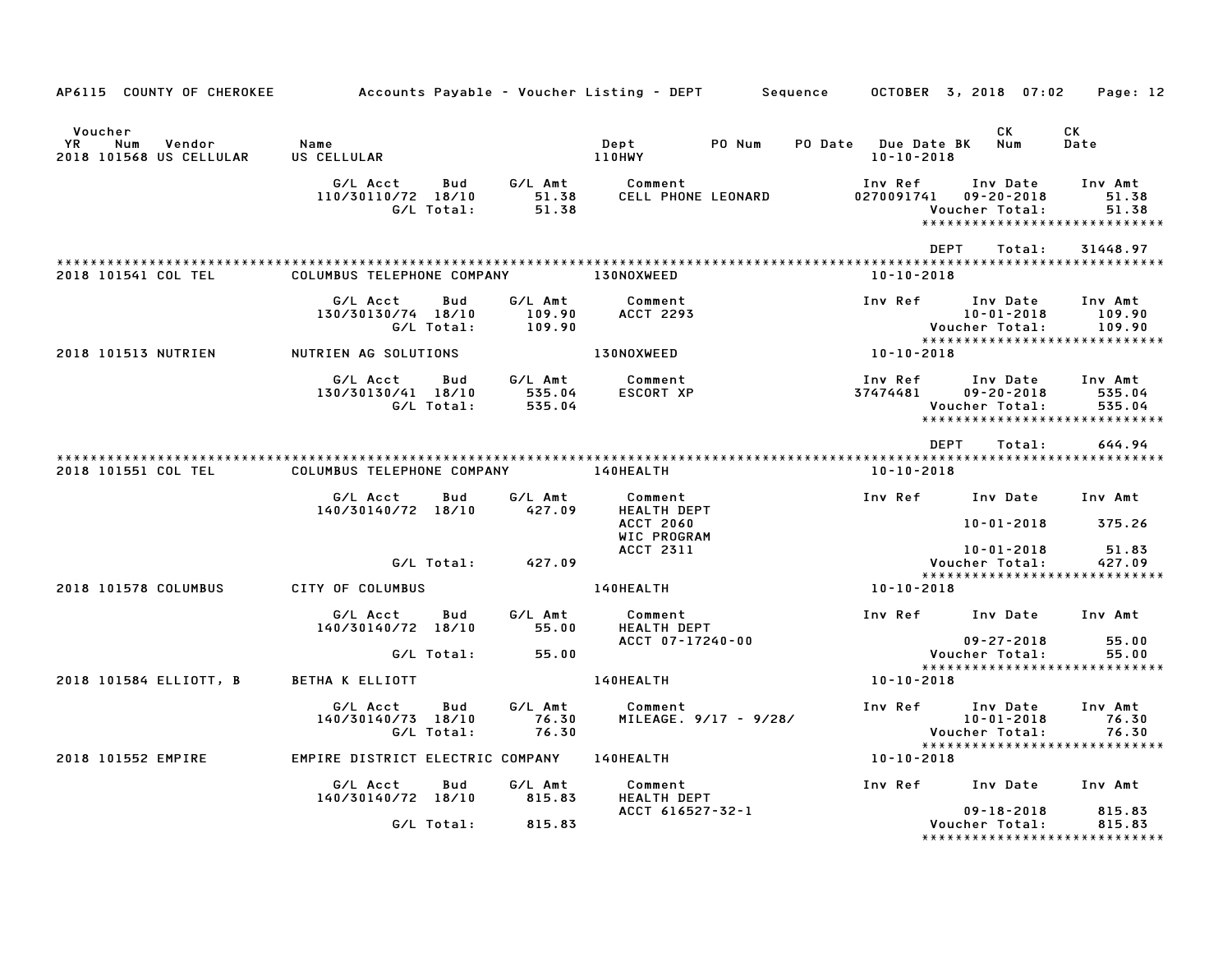| AP6115 COUNTY OF CHEROKEE Accounts Payable – Voucher Listing – DEPT Sequence OCTOBER 3, 2018 07:02 |                                           |            |                      |                                                                          |                                           |                  |                                                                                                        | Page: 13           |
|----------------------------------------------------------------------------------------------------|-------------------------------------------|------------|----------------------|--------------------------------------------------------------------------|-------------------------------------------|------------------|--------------------------------------------------------------------------------------------------------|--------------------|
| Voucher<br>Vendor<br><b>YR</b><br>Num<br>2018 101554 KIPHS                                         | Name<br>KIPHS INC                         |            |                      | Dept<br>140HEALTH                                                        | PO Num                                    | $10 - 10 - 2018$ | CK<br>PO Date Due Date BK Num                                                                          | CK<br>Date         |
|                                                                                                    | G/L Acct<br>140/30140/21 18/10            | Bud        | G/L Amt<br>3199.30   | Comment<br><b>HEALTH DEPT</b>                                            |                                           |                  | Inv Ref Inv Date                                                                                       | Inv Amt            |
|                                                                                                    |                                           | G/L Total: | 3199.30              |                                                                          |                                           |                  | PHCLINIC ANNUAL MAINTENANCE 7109 10-01-2018<br><b>Voucher Total:</b><br>****************************** | 3199.30<br>3199.30 |
| 2018 101553 KS GAS                                                                                 | KANSAS GAS SERVICE                        |            |                      | 140HEALTH                                                                |                                           | 10-10-2018       |                                                                                                        |                    |
|                                                                                                    | G/L Acct<br>140/30140/72 18/10            | Bud        | 112.19               | G/L Amt Comment<br>HEALTH DEPT                                           |                                           |                  | Inv Ref Inv Date Inv Amt                                                                               |                    |
|                                                                                                    |                                           | G/L Total: | 112.19               |                                                                          | ACCT 510080477 1188672 27                 |                  | 09-25-2018<br>Voucher Total:<br>*****************************                                          | 112.19<br>112.19   |
| 2018 101555 MCCARTYS                                                                               | MCCARTY'S                                 |            |                      | <b>140HEALTH</b>                                                         |                                           | $10 - 10 - 2018$ |                                                                                                        |                    |
|                                                                                                    | G/L Acct<br>140/30140/21 18/10            | Bud        | G/L Amt<br>43.34     | Comment<br>HEALTH DEPT                                                   |                                           |                  | Inv Ref Inv Date Inv Amt                                                                               |                    |
|                                                                                                    |                                           |            | $G/L$ Total: $43.34$ | <b>LABELS</b>                                                            |                                           |                  | 01328200 09-20-2018<br>Voucher Total:                                                                  | 43.34<br>43.34     |
| 2018 101579 MCKESSON                                                                               | MCKESSON MEDICAL-SURGICAL 140HEALTH       |            |                      |                                                                          |                                           | 10-10-2018       |                                                                                                        |                    |
|                                                                                                    | G/L Acct<br>140/30140/43 18/10            | Bud        | G/L Amt<br>192.21    | Comment<br><b>HEALTH DEPT</b>                                            |                                           |                  | Inv Ref Inv Date Inv Amt                                                                               |                    |
|                                                                                                    |                                           |            | G/L Total: 192.21    |                                                                          | BANDAGES, TOWELS, KLEENEX                 |                  | 36562825 09-25-2018<br>Voucher Total:<br>*****************************                                 | 192.21<br>192.21   |
| 2018 101556 QUALITY PEST                                                                           | QUALITY PEST CONTROL INC <b>140HEALTH</b> |            |                      |                                                                          |                                           | 10-10-2018       |                                                                                                        |                    |
|                                                                                                    | G/L Acct Bud<br>140/30140/76 18/10        |            | G/L Amt<br>50.00     | Comment<br><b>HEALTH DEPT</b>                                            |                                           |                  | Inv Ref Inv Date Inv Amt                                                                               |                    |
|                                                                                                    |                                           |            | G/L Total: 50.00     | MONTHLY SPRAY                                                            |                                           |                  | $09 - 18 - 2018$<br>Voucher Total:<br>*****************************                                    | 50.00<br>50.00     |
| 2018 101585 STRONGHOLD                                                                             | STRONGHOLD DATA                           |            |                      | 140HEALTH                                                                |                                           | $10 - 10 - 2018$ |                                                                                                        |                    |
|                                                                                                    | G/L Acct<br>140/30140/21 18/10            | Bud        | G/L Amt<br>100.00    | Comment<br><b>HEALTH DEPT</b>                                            |                                           |                  | Inv Ref Inv Date Inv Amt                                                                               |                    |
|                                                                                                    |                                           | G/L Total: | 100.00               |                                                                          | OFF SITE DATA STORAGE                     |                  | 27597 10-01-2018<br>Voucher Total:<br>*****************************                                    | 100.00<br>100.00   |
| 2018 101580 WEX                                                                                    | <b>WEX BANK</b>                           |            |                      | 140HEALTH                                                                |                                           | 10-10-2018       |                                                                                                        |                    |
|                                                                                                    | G/L Acct<br>140/30140/25 18/10            | Bud        |                      | G/L Amt         Comment<br>200.63       HEALTH DEF<br><b>HEALTH DEPT</b> |                                           |                  | Inv Ref Inv Date Inv Amt                                                                               |                    |
|                                                                                                    |                                           |            | G/L Total: 200.63    |                                                                          | FUEL PURCHASES <b>And Allen Contracts</b> |                  | 56045666 09-30-2018<br>Voucher Total:<br>******************************                                | 200.63<br>200.63   |
|                                                                                                    |                                           |            |                      |                                                                          |                                           |                  | DEPT<br>Total:                                                                                         | 5271.89            |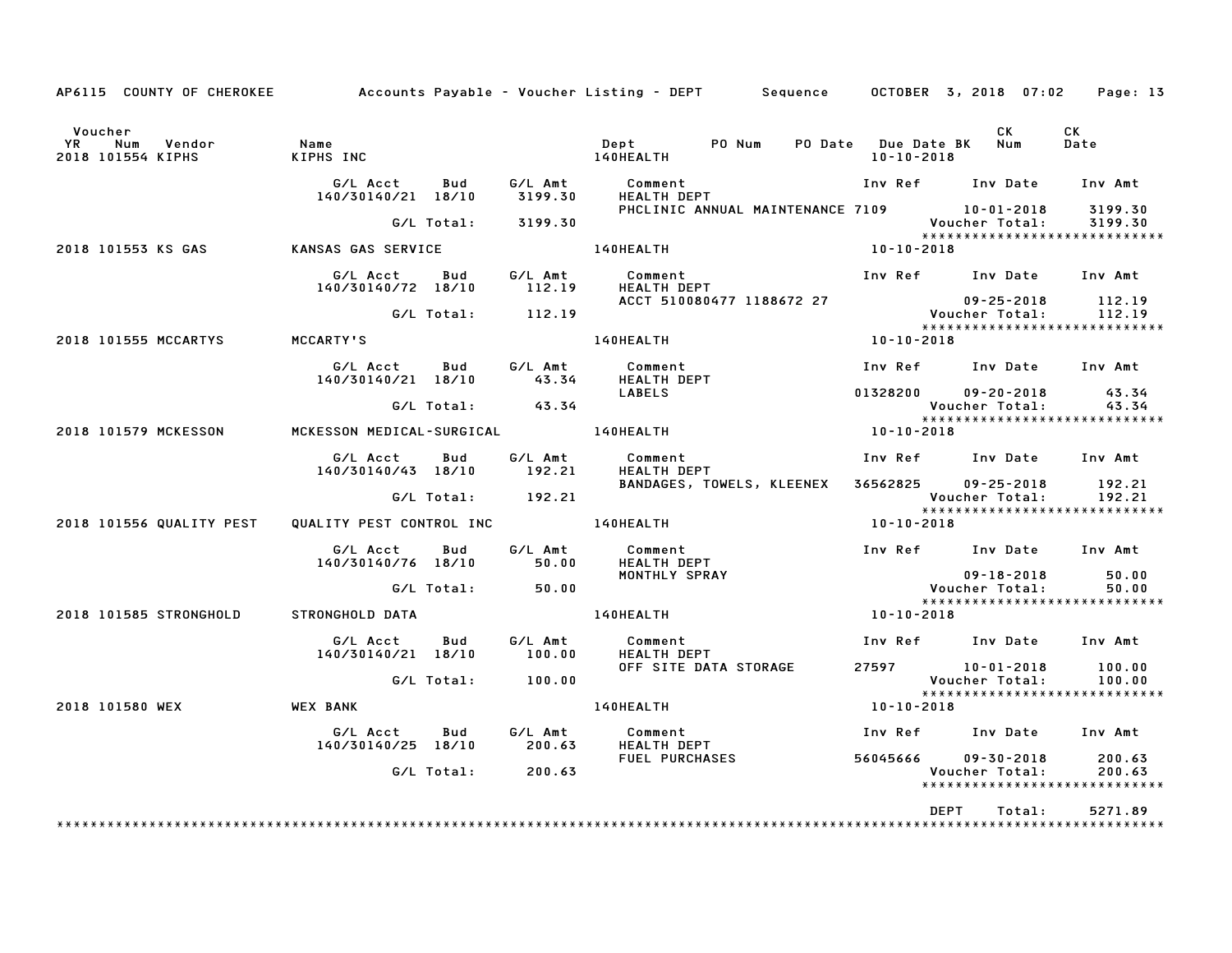| AP6115 COUNTY OF CHEROKEE                                    |                                   |                   |                                 | Accounts Payable – Voucher Listing – DEPT                        |        | Sequence |                                        |             | OCTOBER 3, 2018 07:02                          | Page: 14                                                          |  |
|--------------------------------------------------------------|-----------------------------------|-------------------|---------------------------------|------------------------------------------------------------------|--------|----------|----------------------------------------|-------------|------------------------------------------------|-------------------------------------------------------------------|--|
| Voucher<br>YR.<br>Num<br>Vendor<br>2018 101505 COLUMBUS NEWS | Name<br>COLUMBUS NEWS REPORT      |                   |                                 | Dept<br>160ELECT                                                 | PO Num | PO Date  | <b>Due Date BK</b><br>$10 - 10 - 2018$ |             | CK.<br>Num                                     | СK<br>Date                                                        |  |
|                                                              | G/L Acct<br>160/30160/78 18/10    | Bud               | G/L Amt<br>144.00               | Comment<br>LEGAL NOTICES<br>SPECIAL QUESITON<br>SPECIAL QUESTION |        |          | Inv Ref<br>922                         |             | Inv Date<br>$09 - 21 - 2018$                   | Inv Amt<br>72.00<br>72.00                                         |  |
|                                                              |                                   | G/L Total:        | 144.00                          |                                                                  |        |          |                                        |             | Voucher Total:                                 | 144.00<br>*****************************                           |  |
| 2018 101528 SCHWAB                                           | <b>SCHWAB-EATON PA</b>            |                   |                                 | 190BRIDGE                                                        |        |          | $10 - 10 - 2018$                       | <b>DEPT</b> | Total:                                         | 144.00                                                            |  |
|                                                              | G/L Acct<br>190/30190/89 18/10    | Bud<br>G/L Total: | G/L Amt<br>26644.44<br>26644.44 | Comment<br>WIDENING 5TH STREET                                   |        |          | Inv Ref<br>$15.079C - 1$               |             | Inv Date<br>$09 - 21 - 2018$<br>Voucher Total: | Inv Amt<br>26644.44<br>26644.44<br>*****************************  |  |
| 2018 101479 AMBULANCE #1                                     | CHEROKEE COUNTY AMBULANCE-DIST #1 |                   |                                 | 220AMBULANCE                                                     |        |          | $10 - 10 - 2018$                       | <b>DEPT</b> | Total:                                         | 26644.44                                                          |  |
|                                                              | G/L Acct<br>220/30220/89 18/10    | Bud<br>G/L Total: | G/L Amt<br>16877.33<br>16877.33 | Comment<br>MONTHLY SUBSIDY                                       |        |          | Inv Ref                                |             | Inv Date<br>$10 - 01 - 2018$<br>Voucher Total: | Inv Amt<br>16877.33<br>16877.33<br>****************************** |  |
| 2018 101480 AMBULANCE #2                                     | CHEROKEE COUNTY AMBULANCE-DIST #2 |                   |                                 | 220AMBULANCE                                                     |        |          | 10-10-2018                             |             |                                                |                                                                   |  |
|                                                              | G/L Acct<br>220/30220/89 18/10    | Bud<br>G/L Total: | G/L Amt<br>16877.33<br>16877.33 | Comment<br>MONTLY SUBSIDY                                        |        |          | Inv Ref                                |             | Inv Date<br>$10 - 01 - 2018$<br>Voucher Total: | Inv Amt<br>16877.33<br>16877.33<br>****************************** |  |
| 2018 101481 AMBULANCE #3                                     | CHEROKEE COUNTY AMBULANCE-DIST #3 |                   |                                 | 220AMBULANCE                                                     |        |          | 10-10-2018                             |             |                                                |                                                                   |  |
|                                                              | G/L Acct<br>220/30220/89 18/10    | Bud<br>G/L Total: | G/L Amt<br>14477.33<br>14477.33 | Comment<br>MONTHLY SUBSIDY                                       |        |          | Inv Ref                                |             | Inv Date<br>$10 - 01 - 2018$<br>Voucher Total: | Inv Amt<br>14477.33<br>14477.33<br>*****************************  |  |
| 2018 101506 CENTURYLINK2124 CENTURYLINK                      |                                   |                   |                                 | 224911                                                           |        |          | $10 - 10 - 2018$                       | <b>DEPT</b> | Total:                                         | 48231.99                                                          |  |
|                                                              | G/L Acct<br>224/31224/01          | Bud<br>G/L Total: | G/L Amt<br>1131.41<br>1131.41   | Comment<br>SUPPORT SERVICES                                      |        |          | Inv Ref<br>1713533                     |             | Inv Date<br>$09 - 11 - 2018$<br>Voucher Total: | Inv Amt<br>1131.41<br>1131.41                                     |  |
| 2018 101575 HAVERFIELD, J                                    | JESSE O HAVERFIELD                |                   |                                 | 224911                                                           |        |          | 10-10-2018                             |             |                                                | ******************************                                    |  |
|                                                              | G/L Acct<br>224/31224/01          | Bud<br>G/L Total: | G/L Amt<br>51.31<br>51.31       | Comment<br>REIMB/MEALS, GAS, TRAINING                            |        |          | Inv Ref                                |             | Inv Date<br>$10 - 01 - 2018$<br>Voucher Total: | Inv Amt<br>51.31<br>51.31<br>******************************       |  |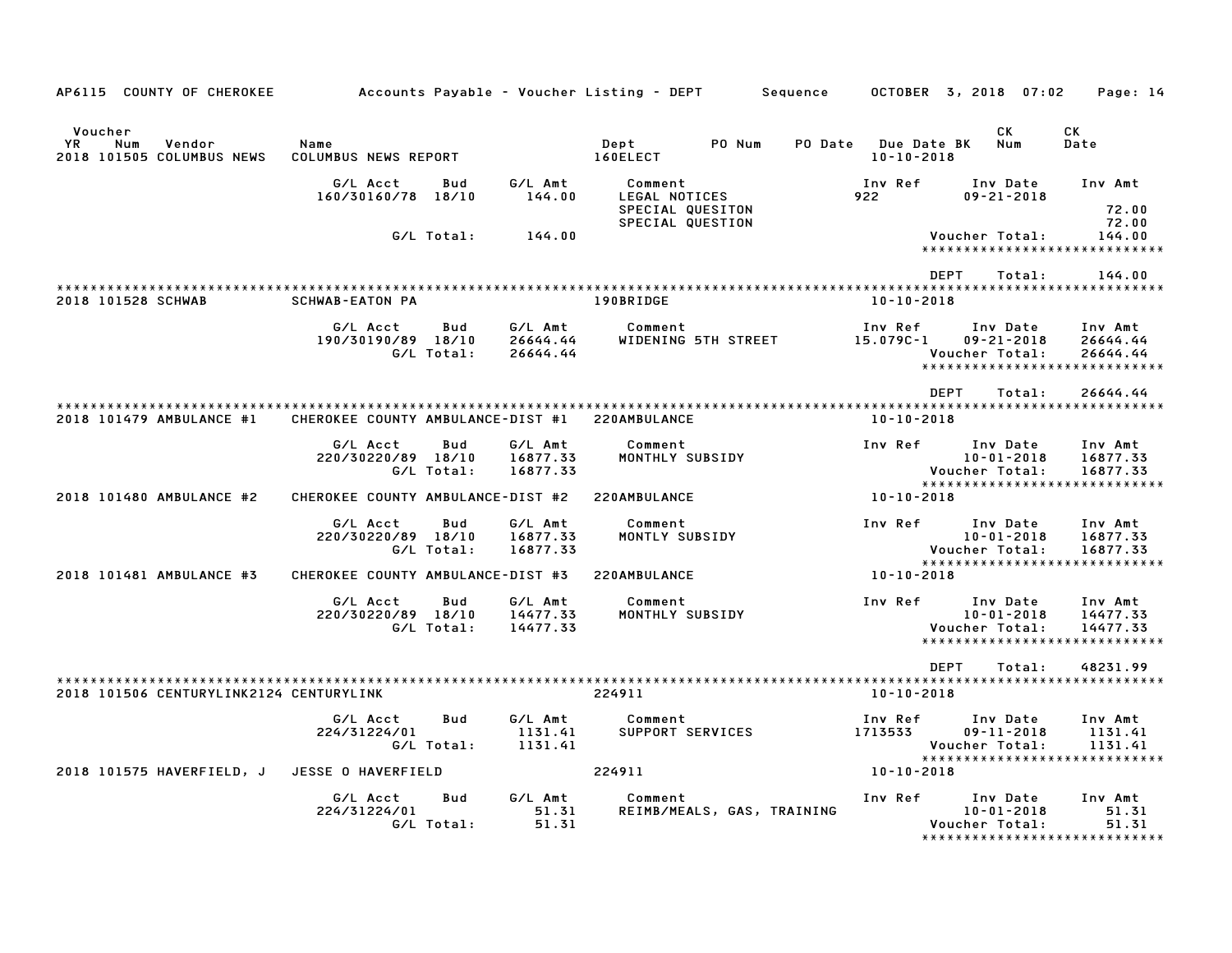| AP6115 COUNTY OF CHEROKEE                                 |                                |                   |                               | Accounts Payable – Voucher Listing – DEPT       Sequence     OCTOBER 3, 2018 07:02 |                       |                                                                                    | Page: 15                      |
|-----------------------------------------------------------|--------------------------------|-------------------|-------------------------------|------------------------------------------------------------------------------------|-----------------------|------------------------------------------------------------------------------------|-------------------------------|
| Voucher<br>YR<br>Num<br>Vendor<br>2018 101595 NEWEGG COMP | Name<br>NEWEGG BUSINESS, INC   |                   |                               | Dept<br>PO Num<br>224911                                                           | PO Date Due Date BK   | CK.<br>Num<br>$10 - 10 - 2018$                                                     | CK<br>Date                    |
|                                                           | G/L Acct<br>224/31224/01       | Bud               | G/L Amt<br>12.98              | Comment<br>SANDISK CRUZER GLIDE<br>FLASH DRIVE MODE                                | Inv Ref               | Inv Date<br>1301574134  10-01-2018                                                 | Inv Amt<br>12.98              |
|                                                           |                                | G/L Total:        | 12.98                         |                                                                                    |                       | Voucher Total:                                                                     | 12.98                         |
| 2018 101576 STRONGHOLD                                    | STRONGHOLD DATA                |                   |                               | 224911                                                                             | 10-10-2018            | *****************************                                                      |                               |
|                                                           | G/L Acct<br>224/31224/01       | Bud<br>G/L Total: | G/L Amt<br>110.00<br>110.00   | Comment<br>AGMT SONICWALL <b>AGMT</b>                                              | Inv Ref<br>27701      | Inv Date<br>$10 - 01 - 2018$<br>Voucher Total:                                     | Inv Amt<br>110.00<br>110.00   |
| 2018 101594 UR                                            | UR SOLUTIONS                   |                   |                               | 224911                                                                             | 10-10-2018            | *****************************                                                      |                               |
|                                                           | G/L Acct<br>224/31224/01       | Bud<br>G/L Total: | G/L Amt<br>190.00<br>190.00   | Comment<br>OFFSITE SUPPORT                                                         | Inv Ref               | Inv Date<br>20180905 10-02-2018<br>Voucher Total:<br>***************************** | Inv Amt<br>190.00<br>190.00   |
| 2018 101558 VERIZON                                       | VERIZON WIRELESS               |                   |                               | 224911                                                                             | 10-10-2018            |                                                                                    |                               |
|                                                           | G/L Acct<br>224/31224/01       | Bud<br>G/L Total: | G/L Amt<br>1000.25<br>1000.25 | Comment<br>ACCT 98648756 00001                                                     | Inv Ref<br>9814901837 | Inv Date<br>$09 - 18 - 2018$<br>Voucher Total:<br>******************************   | Inv Amt<br>1000.25<br>1000.25 |
|                                                           |                                |                   |                               |                                                                                    |                       | <b>DEPT</b><br>Total:                                                              | 2495.95                       |
| 2018 101581 KCAA                                          | <b>KCAA EDUCATION FUND</b>     |                   |                               | <b>230APP</b>                                                                      |                       | $10 - 10 - 2018$                                                                   |                               |
|                                                           | G/L Acct<br>230/30230/88 18/10 | Bud               | G/L Amt<br>25.00              | Comment<br><b>WORKSHOP</b><br>MARK HIXON, CHEROKEE COUNTY                          | Inv Ref               | Inv Date<br>8268XY8R23RK 10-01-2018                                                | Inv Amt<br>25.00              |
|                                                           |                                | G/L Total:        | 25.00                         |                                                                                    |                       | Voucher Total:<br>*****************************                                    | 25.00                         |
| 2018 101590 KS DEPT OF CONT KS EMPLOYMENT SECURITY FUND   |                                |                   |                               | 260BENEFITS                                                                        |                       | <b>DEPT</b><br>Total:<br>10-10-2018                                                | 25.00                         |
|                                                           | G/L Acct<br>260/30260/05 18/10 | Bud               | G/L Amt<br>842.13             | Comment<br>3RD QUARTER UNEMPLOYMENT<br>ACCT 177414<br>CHEROKEE COUNTY              | Inv Ref               | Inv Date<br>$10 - 01 - 2018$                                                       | Inv Amt<br>842.13             |
|                                                           |                                | G/L Total:        | 842.13                        |                                                                                    |                       | Voucher Total:<br>*****************************                                    | 842.13                        |
|                                                           |                                |                   |                               |                                                                                    |                       |                                                                                    |                               |
|                                                           |                                |                   |                               |                                                                                    |                       | DEPT<br>Total:                                                                     | 842.13                        |
| 2018 101593 CENTURYLINK1319 CENTURYLINK                   |                                |                   |                               | 300ELDERLY                                                                         |                       | $10 - 10 - 2018$                                                                   |                               |
|                                                           | G/L Acct<br>300/30300/74 18/10 | Bud               | G/L Amt<br>8.71               | Comment<br>ACCT 320497874<br>320494722                                             | Inv Ref               | Inv Date<br>$09 - 24 - 2018$<br>$09 - 24 - 2018$                                   | Inv Amt<br>1.29<br>7.42       |
|                                                           |                                | G/L Total:        | 8.71                          |                                                                                    |                       | Voucher Total:<br>*****************************                                    | 8.71                          |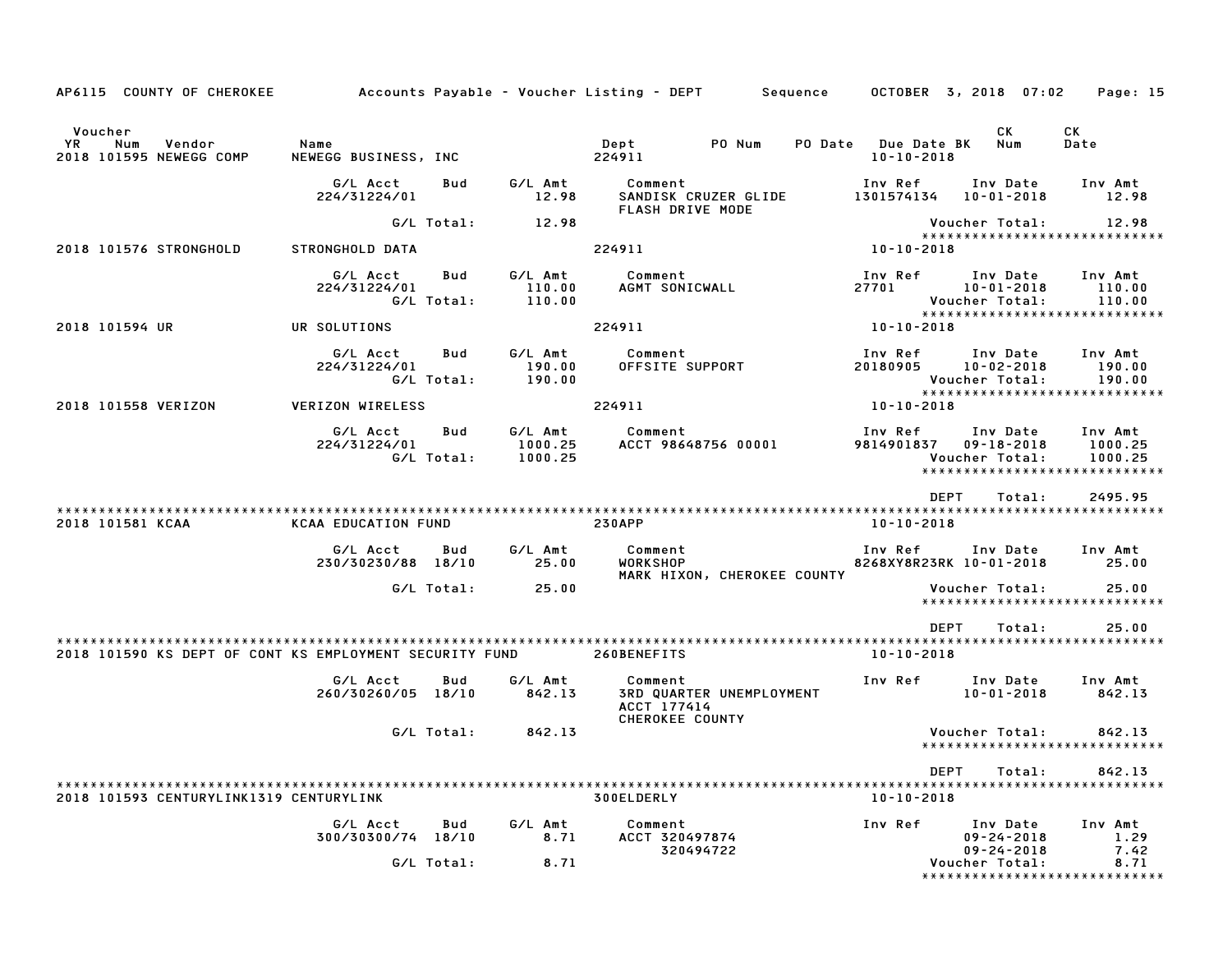| AP6115 COUNTY OF CHEROKEE                                          |                                  |                   |                             | Accounts Payable – Voucher Listing – DEPT         Sequence                                                   |                                                      | OCTOBER 3, 2018 07:02                                                                                                                | Page: 16                                                |
|--------------------------------------------------------------------|----------------------------------|-------------------|-----------------------------|--------------------------------------------------------------------------------------------------------------|------------------------------------------------------|--------------------------------------------------------------------------------------------------------------------------------------|---------------------------------------------------------|
| Voucher<br>Vendor<br>YR<br>Num<br>2018 101560 COLUMBUS             | Name<br>CITY OF COLUMBUS         |                   |                             | Dept<br>PO Num<br>300ELDERLY                                                                                 | PO Date Due Date BK<br>$10 - 10 - 2018$              | СK<br>Num                                                                                                                            | CK<br>Date                                              |
|                                                                    | G/L Acct<br>300/30300/72 18/10   | Bud<br>G/L Total: | G/L Amt<br>54.56<br>54.56   | Comment<br>ACCT 07-48820-01                                                                                  | Inv Ref                                              | Inv Date<br>$09 - 27 - 2018$<br>Voucher Total:                                                                                       | Inv Amt<br>54.56<br>54.56                               |
| 2018 101527 EMPIRE                                                 | EMPIRE DISTRICT ELECTRIC COMPANY |                   |                             | 300ELDERLY                                                                                                   | 10-10-2018                                           | *****************************                                                                                                        |                                                         |
|                                                                    | G/L Acct<br>300/30300/72 18/10   | Bud               | G/L Amt<br>365.10           | Comment<br>ACCT 828267-31-0<br>124991-59-7                                                                   | Inv Ref                                              | Inv Date<br>$09 - 20 - 2018$<br>$09 - 21 - 2018$                                                                                     | Inv Amt<br>186.96<br>178.14                             |
|                                                                    |                                  | G/L Total:        | 365.10                      |                                                                                                              |                                                      | Voucher Total:<br>*****************************                                                                                      | 365.10                                                  |
| 2018 101561 GALENA                                                 | CITY OF GALENA                   |                   |                             | 300ELDERLY                                                                                                   | 10-10-2018                                           |                                                                                                                                      |                                                         |
|                                                                    | G/L Acct<br>300/30300/72 18/10   | Bud<br>G/L Total: | G/L Amt<br>86.93<br>86.93   | Comment<br>ACCT 10006000, 720 WALL ST                                                                        | Inv Ref                                              | Inv Date<br>$09 - 11 - 2018$<br>Voucher Total:                                                                                       | Inv Amt<br>86.93<br>86.93                               |
| 2018 101536 KS GAS                                                 | KANSAS GAS SERVICE               |                   |                             | 300ELDERLY                                                                                                   | 10-10-2018                                           |                                                                                                                                      |                                                         |
|                                                                    | G/L Acct<br>300/30300/72 18/10   | Bud<br>18/10      | G/L Amt<br>317.10           | Comment<br>ACCT 512076592 1191351 09<br>510724504 2014982 18<br>510074383 1179346 45<br>510020083 1175382 00 | Inv Ref                                              | Inv Date<br>$09 - 25 - 2018$<br>$09 - 24 - 2018$<br>$09 - 26 - 2018$<br>$09 - 24 - 2018$                                             | Inv Amt<br>40.89<br>34.51<br>30.56<br>211.14            |
|                                                                    |                                  | G/L Total:        | 317.10                      |                                                                                                              |                                                      | Voucher Total:<br>*****************************                                                                                      | 317.10                                                  |
| 2018 101557 BROOKS JEFFREY BROOKS-JEFFREY MARKETING, INC 304SPIDER |                                  |                   |                             |                                                                                                              | 10-10-2018                                           | <b>DEPT</b><br>Total:                                                                                                                | 832.40                                                  |
|                                                                    | G/L Acct<br>304/31304/01         | Bud<br>G/L Total: | G/L Amt<br>300.00<br>300.00 | Comment<br><b>WEB HOSTING</b>                                                                                | Inv Ref<br>183314                                    | Inv Date<br>$09 - 21 - 2018$<br>Voucher Total:<br>*****************************                                                      | Inv Amt<br>300.00<br>300.00                             |
|                                                                    |                                  |                   |                             |                                                                                                              |                                                      | <b>DEPT</b><br>Total:                                                                                                                | 300.00                                                  |
| 2018 101538 EMPIRE                                                 | EMPIRE DISTRICT ELECTRIC COMPANY |                   |                             | 330SEWER                                                                                                     | 10-10-2018                                           |                                                                                                                                      |                                                         |
|                                                                    | G/L Acct<br>330/30330/72 18/10   | Bud               | G/L Amt<br>1386.40          | Comment<br><b>ELECTRIC</b>                                                                                   | Inv Ref<br>369339-68-4<br>487490-67-4<br>535793-78-0 | Inv Date<br>547731-85-1 09-26-2018<br>$09 - 27 - 2018$<br>$09 - 26 - 2018$<br>$09 - 26 - 2018$<br>$059522 - 21 - 9$ $09 - 26 - 2018$ | Inv Amt<br>893.96<br>119.35<br>41.55<br>34.04<br>179.56 |
|                                                                    |                                  | G/L Total:        | 1386.40                     |                                                                                                              |                                                      | 866807-56-3 09-28-2018<br>Voucher Total:                                                                                             | 117.94<br>1386.40                                       |